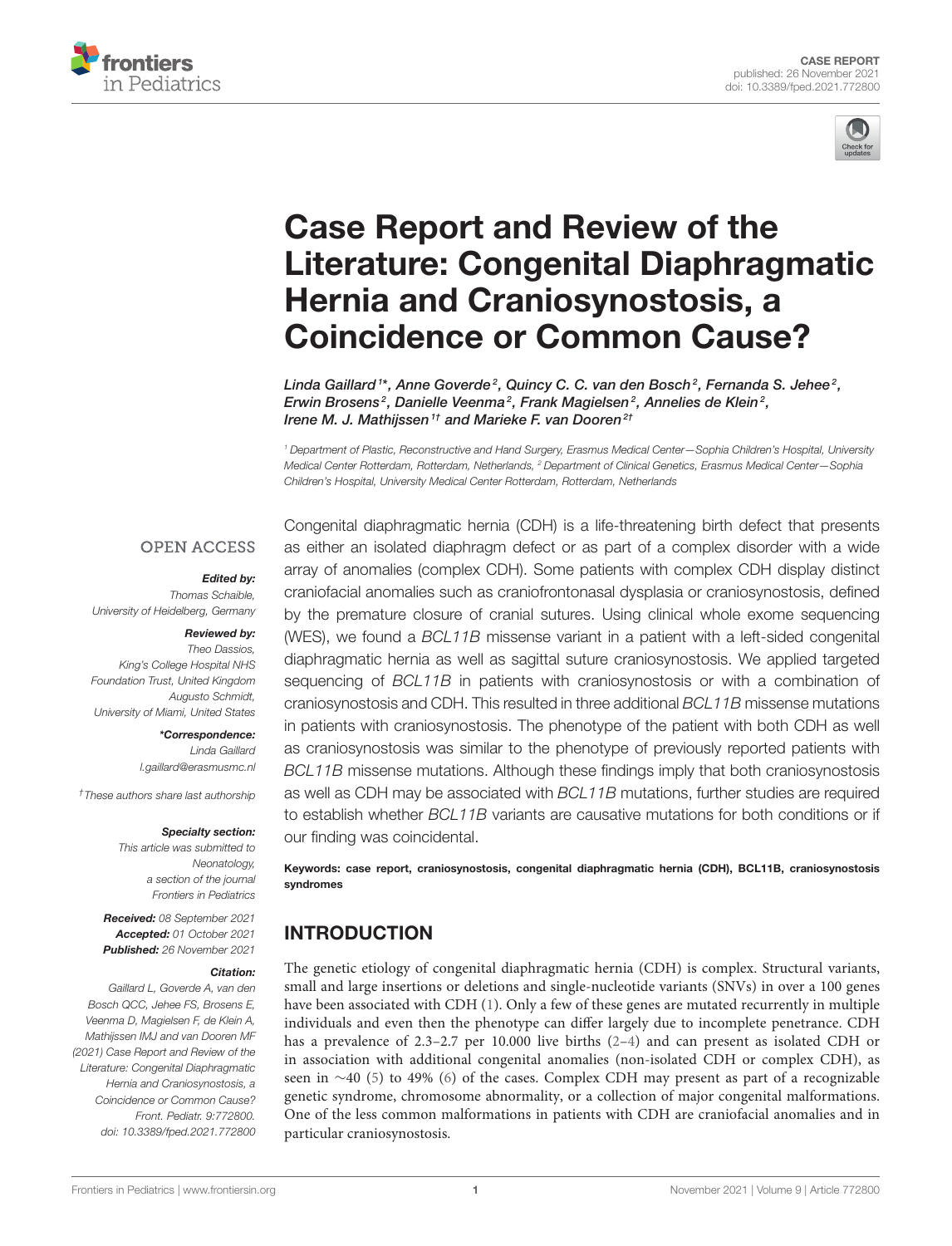Although less common in syndromes associated with complex CDH, several studies have described syndromes such as Apert's syndrome and Craniofrontonasal syndrome, that include both CDH as well as craniosynostosis as cardinal or relatively common features [\(7](#page-10-5)[–22\)](#page-10-6). Craniosynostosis, a developmental disorder defined by the premature fusion of one or more sutures, has a prevalence of 7.2 per 10,000 live births [\(23\)](#page-10-7). It can be divided into non-syndromic and syndromic craniosynostosis, with syndromic craniosynostosis being characterized by additional congenital anomalies, such as limb anomalies and neurodevelopmental delays [\(24,](#page-10-8) [25\)](#page-10-9). As part of our standard clinical care, all patients diagnosed with craniosynostosis are offered targeted genetic analysis [\(26\)](#page-10-10). In a female patient with both CDH as well as craniosynostosis, we observed a genetic variant of the B cell leukemia 11b gene (BCL11B; OMIM 606558) resulting in an amino acid change at position 667 [p.(Gly667Glu)].

Searching the literature for BCL11B mutations we found several case reports. First, a case report described a male patient with a heterozygous de novo missense BCL11B mutation (p.Asn441Lys), who presented with severe combined immunodeficiency as well as neurological, dermal and facial dysmorphisms including hypertelorism, short palpebral fissures and micrognathia [\(27\)](#page-10-11). Second, a study reported on 13 patients with heterozygous germline mutations in BCL11B [\(28\)](#page-10-12). Most of these patients presented with neurodevelopmental disorders and immunodeficiency with reduced type 2 innate lymphoid cell and were carriers of loss of function mutations in BCL11B. However, in the most severely affected patient (patient EII-I) a missense BCL11B mutation p.(Asn807Lys) was found. This patient had a similar phenotype as compared to the first patient described by Punwani et al. [\(27\)](#page-10-11) including a myopathic facial appearance, hypertelorism and small palpebral fissures. Neither study reported on the presence of craniosynostosis or CDH although craniofacial anomalies were described for patient EII-I and are apparent for the patient described by Punwani et al. [\(27\)](#page-10-11). However, we previously discovered a de novo BCL11B missense mutation in exon 1 which encodes for [p.(Arg3Ser)] in a male patient with unilateral coronal suture craniosynostosis [\(29\)](#page-10-13). In addition, a de novo BCL11B missense mutation in exon 4 [p.(Arg350Cys)] was reported in a patient who presented with CDH, an abnormal optic nerve, increased intraocular pressure and scoliosis [\(30\)](#page-11-0). These findings suggest that both craniosynostosis as well as CDH may be associated with BCL11B missense mutations.

For this report, we selected patients who had undergone genetic testing with craniosynostosis or combined CDH and craniosynostosis from the Erasmus MC- Sophia Children's hospital. This search resulted in three additional BCL11B missense variants. In this report we present the clinical reports of these four new patients with BCL11B variants and a brief review of disorders that are characterized by both CDH as well as craniosynostosis. Informed consent to publish case descriptions and images was obtained from patients, and/or their parents if applicable. All genetic information is provided according to the HGNC guidelines [\(31\)](#page-11-1).

# CLINICAL REPORTS

#### Patient A

Patient A [NM\_138576.3(BCL11B):c.2000G>A, p.(Gly667Glu)], a 30 year old female, is the third child of healthy nonconsanguineous parents, born at 41 weeks of gestation with a birth weight of ∼2,200 g, following an uncomplicated pregnancy. Shortly after birth, the patient developed severe respiratory insufficiency, resulting in apnea and asystole. After resuscitation, the patient was transferred to our tertiary care center. She presented with left-sided CDH, resulting in respiratory insufficiency and pulmonary hypertension, for which she underwent surgery the second day after birth. She was weaned off respiratory support after 2 weeks. She showed several dysmorphic features including, slight ocular proptosis, hypertelorism, down slanting palpebral fissures, ptosis, arched eyebrows, and syndactyly of the second and third toes of both feet (**[Figures 1A–C](#page-2-0)**). In addition, she suffered from feeding difficulties and gastroesophageal reflux due to pyloric stenosis, which was surgically corrected at the age of 2 months. She remained hypotonic and developed psychomotor delays during the first year of life. At the age of 11 months she was diagnosed with progressive sagittal suture craniosynostosis, for which she underwent surgery at the ages of 14 and 16 months. During surgery part of the calvarium looked abnormal and was sent for pathological investigation, revealing a capillary and cavernous hemangioma. She developed divergent strabismus, latent nystagmus, hypermetropia and astigmatism, and suffered from recurrent episodes of pneumonia, sinusitis and rhinitis. She showed no signs of severe cognitive impairment.

## Patient B

Patient B [NM\_138576.3(BCL11B): c.1744G>A, p.(Gly582Ser)], a 16 year old male, is the second child of unaffected nonconsanguineous parents. He was born at 40 weeks of gestation, with a birth weight of 3,710 g. He presented with craniosynostosis of the sagittal suture and both lambdoid sutures, for which he underwent surgery at the age of 6 months. In addition, he suffered from an incomplete left-sided unilateral cleft lip including the alveolar arch, which was surgically corrected in three stages (at the ages of 6 months, 6, and 11 years). He showed several dysmorphic features, including frontal bossing, down-slanting palpebral fissures, hypotelorism, mild webbing of the neck, and hyperpigmentation on the left shoulder (**[Figures 1D–I](#page-2-0)**). Magnetic Resonance Imaging (MRI) of the brain at the age of 8 years showed a Chiari I malformation. Ophthalmological assessment revealed astigmatism and myopia. He developed a proportionate short stature of −2.5 to 2 SD with delayed bone age, for which puberty was postponed using leuprorelin and letrozole. He had no neurodevelopmental delays. Motor and speech development were within normal range although he required speech therapy and physical therapy. He developed Kawasaki disease at the age of 7 years, which responded well to intravenous immunoglobulins. At the age of 16 years he underwent a second cranial vault surgery including biparietal expansion and occipital decompression. He did not suffer from frequent infections.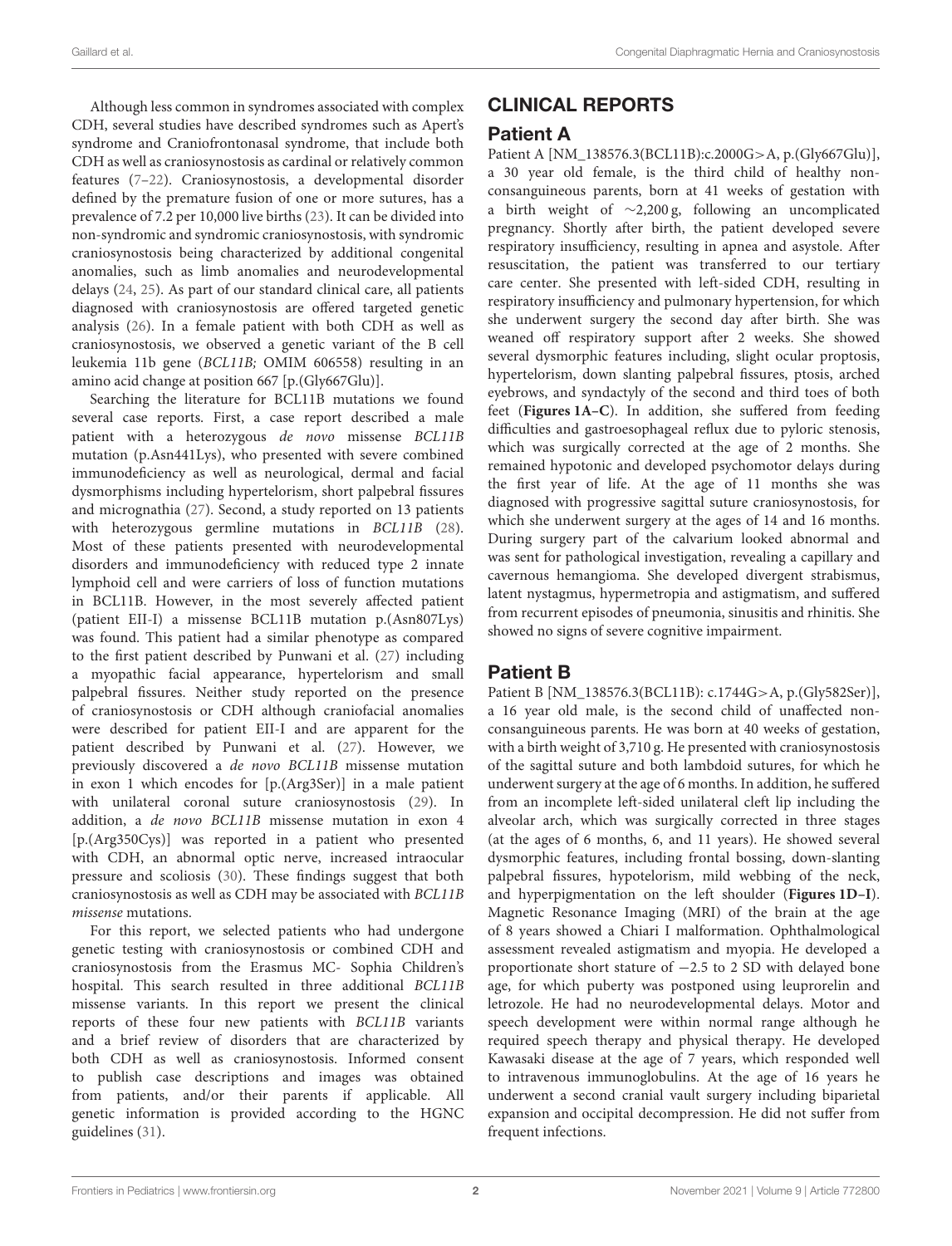

*(Continued)*

<span id="page-2-0"></span>FIGURE 1 | pre-operative radiological imaging could not be retrieved of the CDH and craniosynostosis. (D-I) Pre-operative features and 3DCT-scan imaging of patient B at the age of 1 and 6 months, respectively. (J-L) Pre-operative features of patient C at the age of 12 months. Historic pre-operative radiological imaging of the craniosynostosis could not be retrieved. (M–R) Pre-operative features and 3DCT-scan imaging of patient D at the age of 2 months.

# Patient C

Patient C [NM\_138576.3(BCL11B):c.2018C>G, p.(Pro673Arg)], a 30 year old female, is the child of non-consanguineous phenotypically normal parents. A sibling and paternal halfsibling are both healthy. She presented with left-sided unicoronal craniosynostosis, for which she underwent surgery at the age of 14 months. She developed no neurodevelopmental delays and did not suffer from recurrent infections to our knowledge, although the cranial vault operation was postponed twice due to upper airway infections. She required glasses from the age of 8 years onwards. She did not display any evident dysmorphic features with the exception of mild vertical orbital dystopia (**[Figures 1J–L](#page-2-0)**).

# Patient D

Patient D [NM\_138576.3(BCL11B):c.1265C>T, p.(Pro422Leu)], a 2 year old male, is the second child of unaffected nonconsanguineous parents. In addition, the patient has two unaffected paternal half-siblings. He was born with a birth weight of 4,230 g at 41.3 weeks of gestation. He was born with the umbilical cord wrapped around his neck but recovered well after stimulation and did not require oxygen support. The pregnancy was otherwise uncomplicated. He presented with craniosynostosis of the sagittal suture at the outpatient clinic at the age of 3 months for which he underwent spring-assisted surgery at the age of 6 months. He had no neurodevelopmental delays and did not suffer from recurrent infections. Dysmorphic features were mild and included thick alae nasi and mild retrognathia with an overbite (**[Figures 1M–R](#page-2-0)**).

## OVERVIEW OF PATIENTS WITH BCL11B MISSENSE MUTATIONS AND VARIANTS

An overview of all patients described above, including genetic and phenotypic information of each patient can be found in **[Table 1](#page-3-0)**. In addition, it shows the previously described patients with BCL11B missense mutations**.** Phenotypical features vary heavily among patients. The patient, reported by Goos et al. [\(29\)](#page-10-13), displayed a similar phenotype to our Patient C, with both patients presenting with coronal suture synostosis without neurodevelopmental delays or other severe associated features. Patient A and patient B, are more similar to patients reported by Punwani et al. [\(27\)](#page-10-11) and Lessel et al. [\(28\)](#page-10-12). They have a more severe phenotype, presenting with a combination of multi-sutural craniosynostosis, CDH and cleft. In an additional study, one patient with a de novo BCL11B missense mutation [p.(Arg350Cys)] was reported to have presented with complex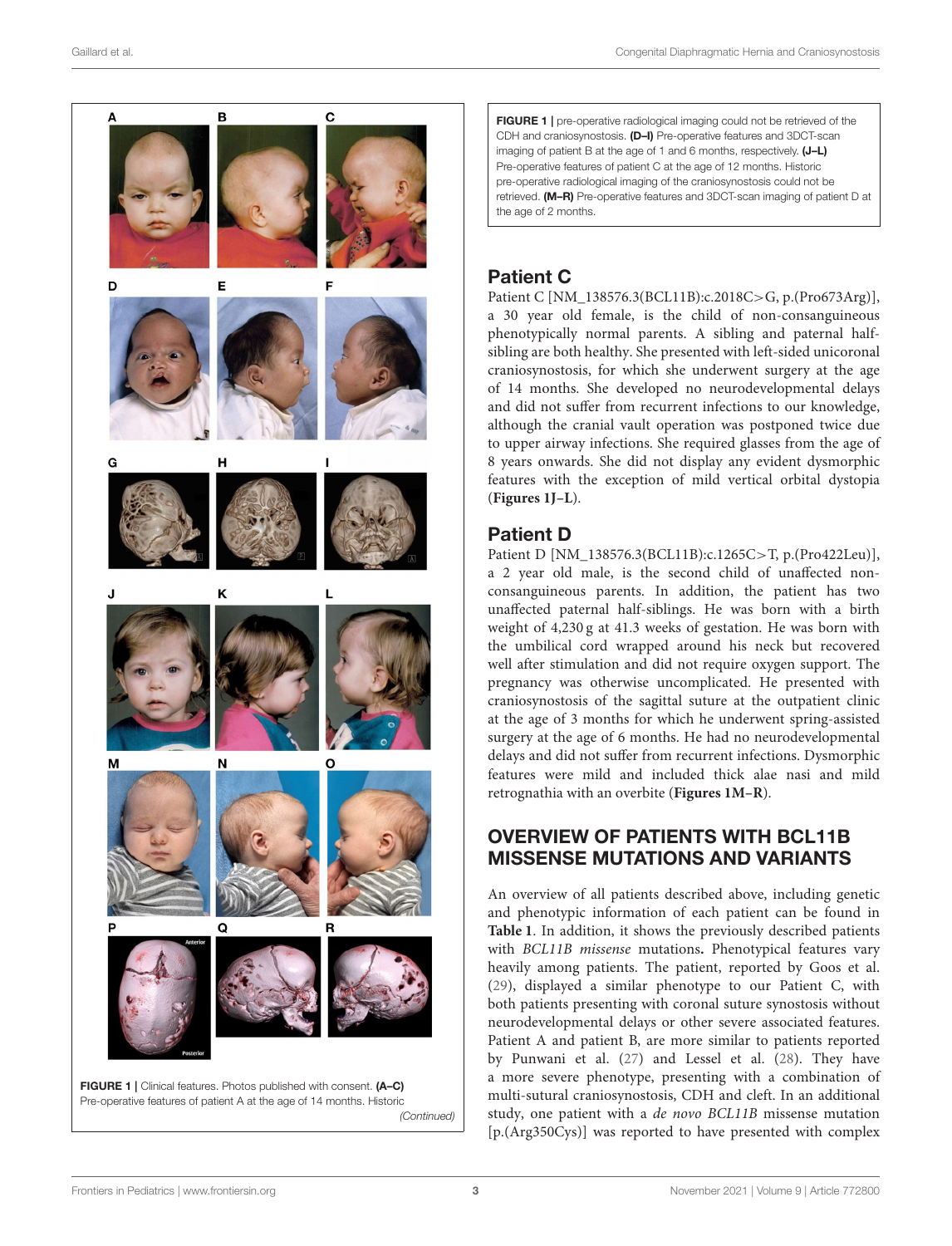|  |  | FABLE 1   Case descriptions of patients with BCL11B missense variants: genetic and phenotypical feature |  |  |  |  |
|--|--|---------------------------------------------------------------------------------------------------------|--|--|--|--|
|--|--|---------------------------------------------------------------------------------------------------------|--|--|--|--|

|                                | <b>Patient A</b>                           | <b>Patient B</b>                                        | <b>Patient C</b>         | <b>Patient D</b> | Goos et al. (29) | Lessel et al. (28)<br>$(E:II-1)$                                           | Punwani et al.<br>(27)   | Longoni et al.<br>$(30)$ (T45) |
|--------------------------------|--------------------------------------------|---------------------------------------------------------|--------------------------|------------------|------------------|----------------------------------------------------------------------------|--------------------------|--------------------------------|
| Nucleotide<br>change*          | c.2000G > A                                | c.1744G > A                                             | c.2018C > G              | c.1265C > T      | c.7C > A         | c.2421C > G                                                                | c.1323T>G                | c.C1048T                       |
| Protein change                 | p.(Gly667Glu)                              | p.(Gly582Ser)                                           | p.(Pro673Arg)            | p.(Pro422Leu)    | p.(Arg3Ser)      | p.(Asn807Lys)                                                              | p.(Asn441Lys)            | p.(Arg350Cys)                  |
| Exon                           | $\overline{4}$                             | $\overline{4}$                                          | $\overline{4}$           | $\overline{4}$   | $\mathbf{1}$     | $\overline{4}$                                                             | $\overline{4}$           | 4                              |
| CADD score <sup>#</sup>        | 18.89                                      | 3.944                                                   | 22.7                     | 22.6             | 24.5             | 25.5                                                                       | 24.8                     | 31                             |
| Type of variant                | Missense**                                 | Missense**                                              | Missense                 | Missense         | Missense         | Missense                                                                   | Missense                 | Missense                       |
| Mode of<br>inheritance         | Maternal                                   | Paternal                                                | Maternal                 | Maternal         | De novo          | De novo                                                                    | De novo                  | De novo                        |
| Phenotype                      |                                            |                                                         |                          |                  |                  |                                                                            |                          |                                |
| Gastro-Intestinal              |                                            |                                                         |                          |                  |                  |                                                                            |                          |                                |
| CDH                            | Left-sided                                 |                                                         |                          |                  |                  |                                                                            | $\overline{\phantom{0}}$ | $+$ , complex                  |
| Feeding difficulties           |                                            |                                                         |                          |                  |                  | $^{+}$                                                                     | <b>NR</b>                | <b>NR</b>                      |
| Pyloric stenosis               | $^{+}$                                     |                                                         |                          |                  |                  | $^{+}$                                                                     | <b>NR</b>                | <b>NR</b>                      |
| Gastroesophageal<br>reflux     | $+$                                        |                                                         |                          |                  |                  | $+$                                                                        | <b>NR</b>                | ${\sf NR}$                     |
| <b>Skeletal</b>                |                                            |                                                         |                          |                  |                  |                                                                            |                          |                                |
| Craniosynostosis               | Sagittal                                   | Sagittal, lambdoid<br>(bilateral)                       | Coronal, left            | Sagittal         | Coronal, right   |                                                                            |                          | <b>NR</b>                      |
|                                | Cognition, behavior, and motor development |                                                         |                          |                  |                  |                                                                            |                          |                                |
| Intellectual                   | L.                                         |                                                         |                          |                  |                  |                                                                            | $\! + \!$                | <b>NR</b>                      |
| disability                     |                                            |                                                         |                          |                  |                  |                                                                            |                          |                                |
| Speech<br>impairment           | $+$                                        | Speech therapy<br>required                              |                          |                  |                  | $^{+}$                                                                     | $^{+}$                   | <b>NR</b>                      |
| Delay in motor<br>development  | $+$                                        | Physical therapy<br>required                            | $\overline{\phantom{0}}$ |                  |                  | $^{+}$                                                                     | $^{+}$                   | <b>NR</b>                      |
| <b>Dysmorphic features</b>     |                                            |                                                         |                          |                  |                  |                                                                            |                          |                                |
| Myopathic facial<br>appearance | $+$                                        |                                                         |                          |                  |                  | $^{+}$                                                                     | <b>NR</b>                | <b>NR</b>                      |
| Eyebrow<br>anomalies           | Arched                                     |                                                         |                          |                  | Narrow           |                                                                            | <b>NR</b>                | <b>NR</b>                      |
| Small palpebral<br>fissures    | ÷,                                         |                                                         |                          |                  |                  |                                                                            | $\! + \!$                | <b>NR</b>                      |
| Hypertelorism                  | $^{+}$                                     |                                                         |                          |                  |                  |                                                                            | $\! + \!$                | <b>NR</b>                      |
| Hypotelorism                   | Ē,                                         | $^{+}$                                                  |                          |                  |                  | L.                                                                         | $\overline{\phantom{0}}$ | <b>NR</b>                      |
| Prominent nose                 | $\equiv$                                   | Asymmetric nose                                         |                          | Thick alae nasi  | Short nose       | +, upturned                                                                | <b>NR</b>                | <b>NR</b>                      |
| Long philtrum                  | $+$                                        |                                                         | $^{+}$                   |                  | $\! + \!\!\!\!$  | $\equiv$                                                                   | <b>NR</b>                | <b>NR</b>                      |
| Lip anomalies                  | Full lower lip                             | Incomplete<br>unilateral cleft lip<br>and alveolar arch | Full lower lip           |                  |                  | Thin upper lip and<br>vermilion;<br>down-turned<br>corners, small<br>mouth | <b>NR</b>                | <b>NR</b>                      |

<span id="page-3-0"></span>

Gaillard et al.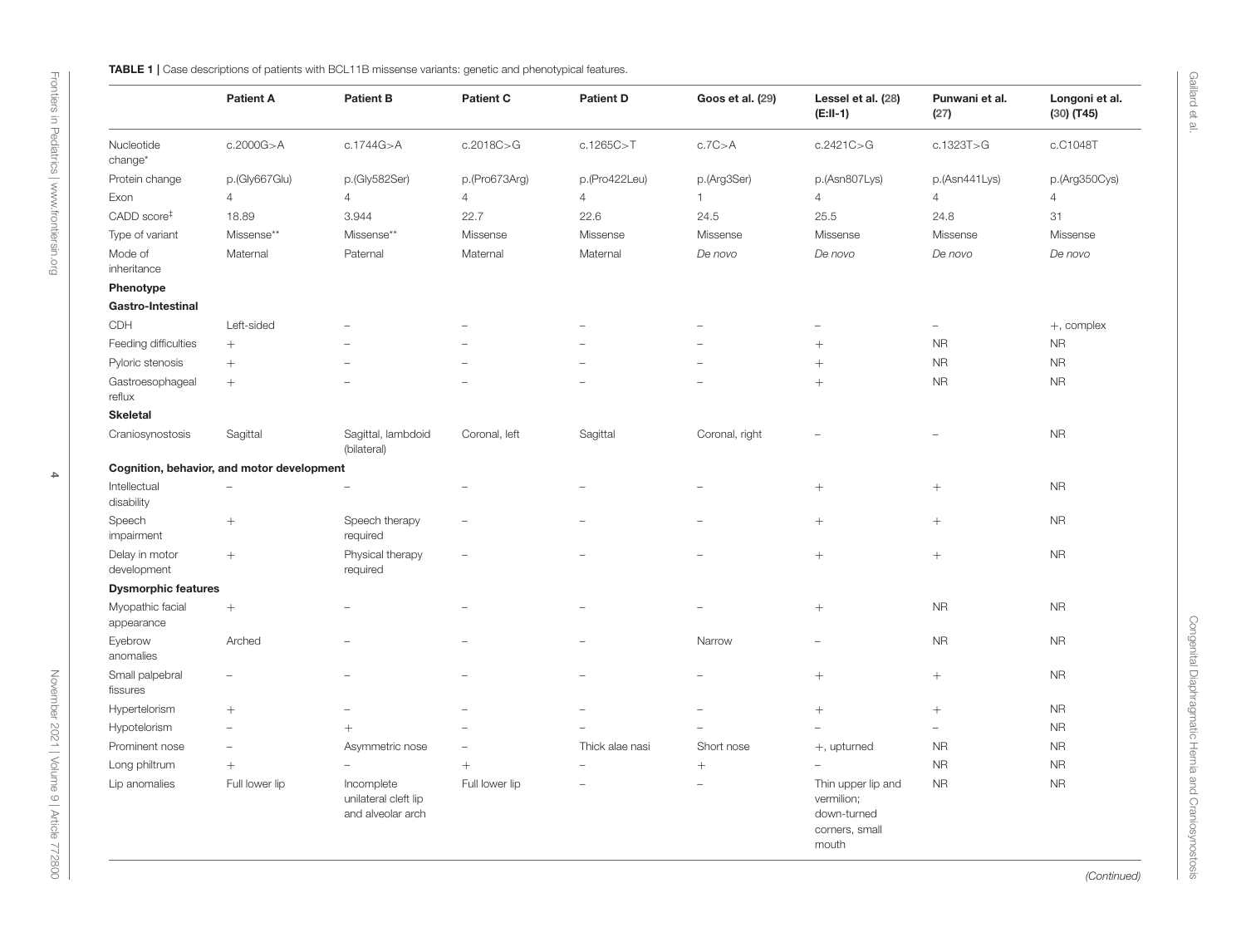|                                  | <b>Patient A</b>                                          | <b>Patient B</b>                                          | <b>Patient C</b>                                                         | <b>Patient D</b> | Goos et al. (29)         | Lessel et al. (28)<br>$(E:II-1)$                   | Punwani et al.<br>(27)                                | Longoni et al.<br>$(30)$ (T45)                                |
|----------------------------------|-----------------------------------------------------------|-----------------------------------------------------------|--------------------------------------------------------------------------|------------------|--------------------------|----------------------------------------------------|-------------------------------------------------------|---------------------------------------------------------------|
| Ptosis                           | $+$                                                       | $^{+}$                                                    | ٠                                                                        |                  |                          | <b>NR</b>                                          | <b>NR</b>                                             | <b>NR</b>                                                     |
| Downslant of the<br>eyes         | $^{+}$                                                    | $^{+}$                                                    | -, upslant                                                               |                  |                          | -, upslant                                         | <b>NR</b>                                             | <b>NR</b>                                                     |
| Eversion of the<br>lower eyelids | $+$                                                       | $^{+}$                                                    |                                                                          |                  | $\overline{\phantom{0}}$ | <b>NR</b>                                          | <b>NR</b>                                             | <b>NR</b>                                                     |
| Vertical orbital<br>dystopia     |                                                           |                                                           | $^{+}$                                                                   |                  | $^{+}$                   | <b>NR</b>                                          | <b>NR</b>                                             | <b>NR</b>                                                     |
| Retrognathia                     |                                                           | $+$ , mild                                                | $+$ , mild                                                               | $+$ , mild       |                          | Micrognathia                                       | Micrognathia                                          | <b>NR</b>                                                     |
| <b>Dysmorphic features</b>       |                                                           |                                                           |                                                                          |                  |                          |                                                    |                                                       |                                                               |
| Dermatological<br>anomalies      | Eczematous skin                                           | Hirsutism                                                 |                                                                          |                  |                          | Severe congenital<br>erosive dermatitis            | Erythematous<br>psoriaform<br>dermatitis<br>hirsutism | <b>NR</b>                                                     |
| Ear anomalies                    | Low-set ears                                              | Low-set ears,<br>fleshy upturned<br>earlobes              |                                                                          |                  |                          | Posteriorly rotated<br>ears                        | Ear tag                                               | <b>NR</b>                                                     |
| Other                            | Deep-set eyes                                             | Deep-set eyes                                             | Mild asymmetry of<br>the eyes; deep-set<br>eyes; periorbital<br>fullness | Deep-set eyes    |                          | Bitemporal<br>hollowing,<br>hypoplastic<br>midface | Abnormal nasal<br>creases, loose<br>skin folds        | <b>NR</b>                                                     |
| <b>Extremities</b>               |                                                           |                                                           |                                                                          |                  |                          |                                                    |                                                       |                                                               |
| Anomalies of the<br>hands        | Brachydactyly<br>(bilateral)                              | Short fifth digits<br>(bilateral)                         |                                                                          |                  |                          | Non-congenital<br>syndactyly                       | <b>NR</b>                                             | <b>NR</b>                                                     |
| Anomalies of the<br>feet         | Syndactyly of the<br>second and third<br>toes (bilateral) | Syndactyly of the<br>second and third<br>toes (bilateral) |                                                                          |                  |                          | Non-congenital<br>syndactyly                       | <b>NR</b>                                             | <b>NR</b>                                                     |
| Neurological                     |                                                           |                                                           |                                                                          |                  |                          |                                                    |                                                       |                                                               |
| Hypotonia                        | $+$                                                       |                                                           |                                                                          |                  |                          |                                                    | $^{+}$                                                | <b>NR</b>                                                     |
| Unstable gait                    | $^{+}$                                                    |                                                           |                                                                          |                  |                          | $^{+}$                                             | <b>NR</b>                                             | <b>NR</b>                                                     |
| Ophthalmological                 |                                                           |                                                           |                                                                          |                  |                          |                                                    |                                                       |                                                               |
| Refractive error                 | Hypermetropia,<br>astigmatism                             | Myopia,<br>astigmatism                                    | + (type unknown)                                                         | Not tested       | Hyperopia                | $\overline{\phantom{0}}$                           | <b>NR</b>                                             | <b>NR</b>                                                     |
| Strabismus                       |                                                           |                                                           |                                                                          | Not tested       |                          | <b>NR</b>                                          | <b>NR</b>                                             | <b>NR</b>                                                     |
| Other                            | Nystagmus                                                 |                                                           |                                                                          |                  |                          | <b>NR</b>                                          | <b>NR</b>                                             | Abnormal optic<br>nerve, increased<br>intraocular<br>pressure |
| <b>Dental</b>                    |                                                           |                                                           |                                                                          |                  |                          |                                                    |                                                       |                                                               |
| Dental anomalies                 | $\overline{\phantom{a}}$                                  |                                                           |                                                                          | Overbite         |                          | Atypical teeth                                     | Neonatal teeth                                        | <b>NR</b>                                                     |
| Immune system function           |                                                           |                                                           |                                                                          |                  |                          |                                                    |                                                       |                                                               |
| Frequent infection               | $+$                                                       |                                                           |                                                                          |                  |                          | Low TREC at birth                                  | No TREC at birth                                      | <b>NR</b>                                                     |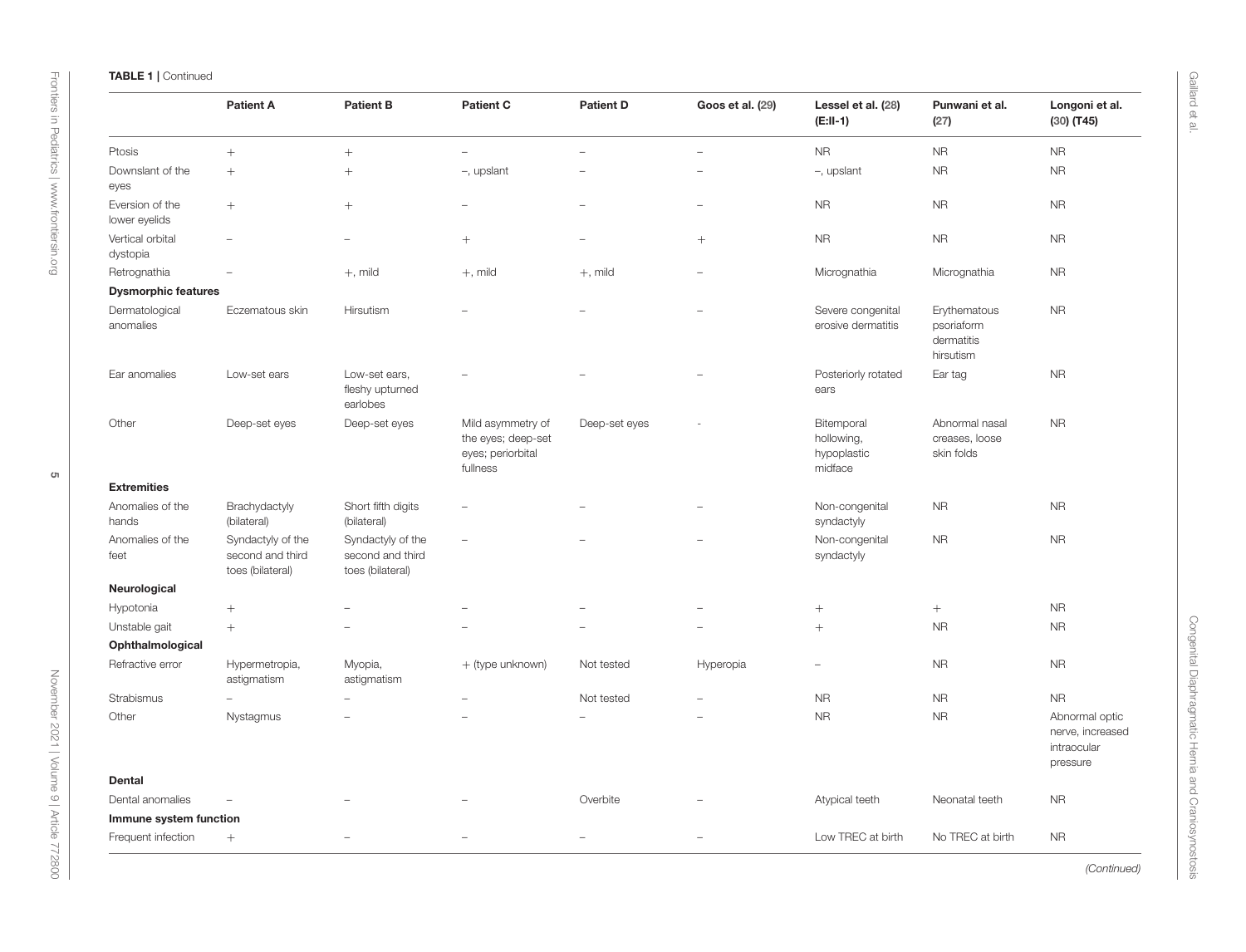| I<br>delayed bone age<br>short stature with<br>Proportionate<br>$\mathbf{I}$<br>and grass pollen<br>Bicornate uterus<br>Hypothyroidism<br>allergy for HDM<br>Asthma (light),<br>Allergy/asthma<br>Other features<br>Other | I            | Goos et al. (29) | Lessel et al. (28)<br>(E:II-1)                                                       | Punwani et al.<br>27)                                                                                                                                                                                 | Longoni et al.<br>$(30)$ $(T45)$ |
|---------------------------------------------------------------------------------------------------------------------------------------------------------------------------------------------------------------------------|--------------|------------------|--------------------------------------------------------------------------------------|-------------------------------------------------------------------------------------------------------------------------------------------------------------------------------------------------------|----------------------------------|
|                                                                                                                                                                                                                           |              | $^{+}$           |                                                                                      | $\widetilde{\Xi}$                                                                                                                                                                                     | $\frac{\alpha}{2}$               |
|                                                                                                                                                                                                                           | episode<br>Ï | One epileptic    | obstructive sleep<br>apnea due to<br>aorta, severe<br>micrognathia<br>Mildly dilated | brain anomalies on<br>corpus callosum),<br>MRI (e.g., absent<br>quadriplegia and<br>umbilical hernia,<br>bones, multiple<br>mild pulmonary<br>artery stenosis<br>Wormian skull<br>seizures<br>spastic | Scoliosis                        |

CDH [\(30\)](#page-11-0). All cases summarized above have missense variants in exon 4 with the exception of the patient reported by Goos et al. [\(29\)](#page-10-13), who had a de novo missense mutation of exon 1.

#### **DISCUSSION**

In this study, we present four new patients with missense variants in BCL11B (Patient A: p.(Gly667Glu); Patient B: p. (Gly582Ser); Patient C: p. (Pro673Arg); Patient D: p.(Pro422Leu). Patient A displayed both CDH as well as craniosynostosis of the sagittal suture. The other three patients were diagnosed with craniosynostosis without a diaphragm defect. To our knowledge, this is the second study to report on craniosynostosis in patients with BCL11B mutations and the first to report on the cooccurrence of CDH and craniosynostosis in a patient with a missense BCL11B variant. Based on our current cohort of patients with BCL11B missense variants, the phenotype associated with BCL11B mutations is highly variable. Clinical features range from isolated craniosynostosis to CDH, severe immunological deficiencies and neurodevelopmental delays (**[Table 1](#page-3-0)**).

BCL11B has a key function in fetal development and is involved in a multitude of systems and pathways [\(35\)](#page-11-6). In line with this, many patients with BCL11B missense mutations are reported to suffer from a wide array of clinical anomalies [\(27,](#page-10-11) [28\)](#page-10-12). In addition to altered craniofacial development, mutations, mostly loss of function mutations in BCL11B, have been reported to affect neurodevelopment as well as the development of the immune system, skin and the teeth [\(27–](#page-10-11)[29,](#page-10-13) [36](#page-11-7)[–49\)](#page-11-8). In mice models, BCL11B is key in regulating suture patency, with a single disrupted allele causing synostosis [\(36\)](#page-11-7). Goos et al. further investigated BCL11B variants in relation to craniosynostosis [\(29\)](#page-10-13). A mouse model confirmed that the de novo BCL11B missense mutation (p.Arg3Ser) in their patient could have a causative effect on the development of craniosynostosis. Furthermore, they found several rare variants in a British cohort of craniosynostosis patients. However, these variants were dismissed as polymorphisms because of low impact or because they were inherited from a healthy parent. The authors suggest that only a specific subset of BCL11B mutations may cause craniosynostosis.

Our patients inherited the BCL11B variants from phenotypically normal parents. This could suggest incomplete penetrance, which may be similar to other craniosynostosis syndromes such as TCF12 and SMAD 6-related craniosynostosis and could potentially complicate genetic counseling [\(32,](#page-11-3) [50–](#page-11-9) [52\)](#page-11-10). Notably, patients reported in previous BCL11B studies mainly were carriers of de novo mutations. Although Combined Annotation Dependent Depletion (CADD) scores in our patients vary, patient A, C and D are in the same range as CADD scores of variants previously reported [\(27–](#page-10-11)[29,](#page-10-13) [33,](#page-11-4) [34\)](#page-11-5). Although a low CADD score could potentially indicate a benign variant, it is remarkable that four patients have now presented with craniosynostosis bearing a missense variant in exon 4 of BCL11B. Expression of this missense variant in blood excluded non-sense mediated RNA decay in patients A and B. Hence a dominant

*Depletion, GRCh37-V1.6 [\(33,](#page-11-4) [34\)](#page-11-5).*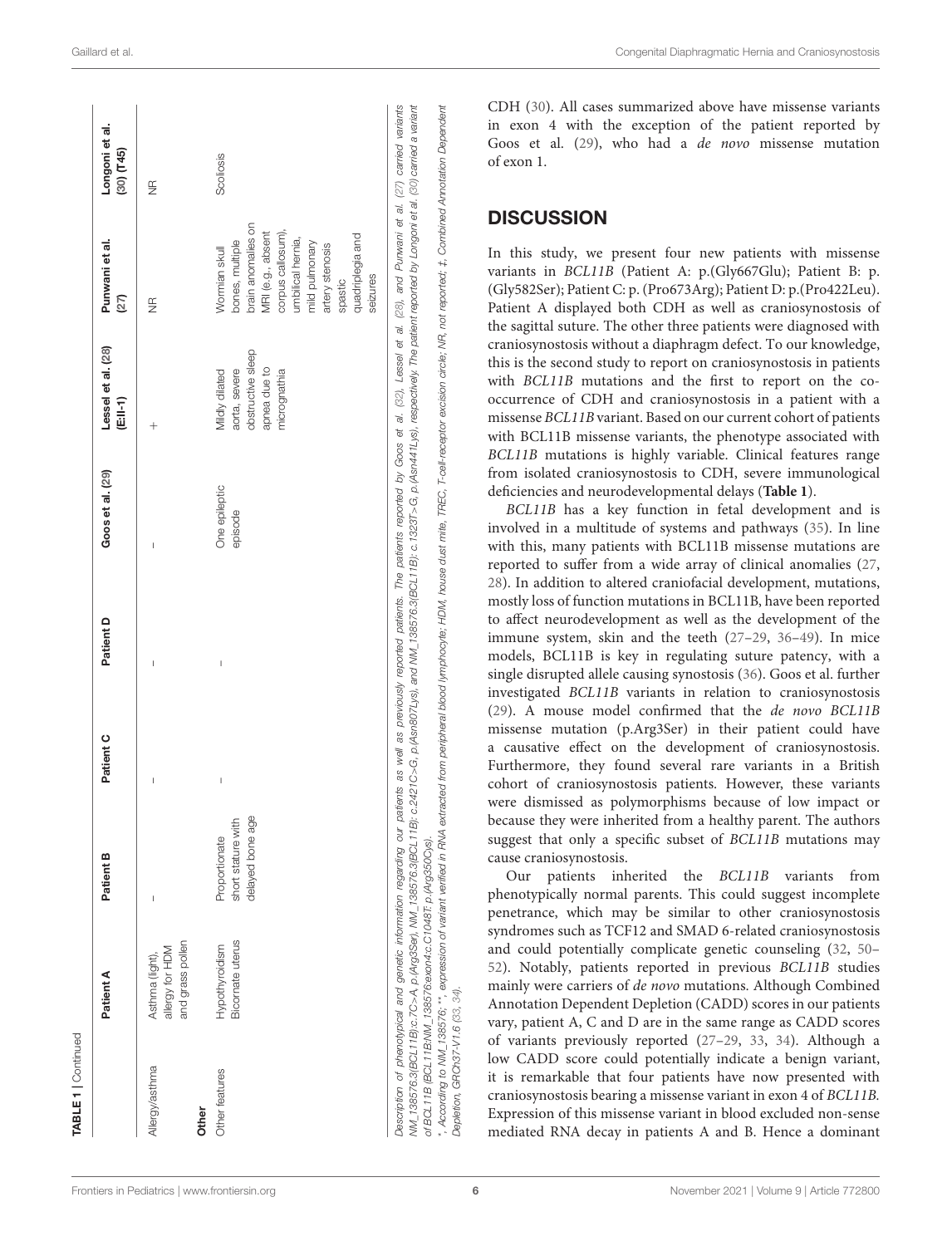<span id="page-6-0"></span>

|                                                                     | Gene<br>(MIM number)          | Phenotype<br><b>MIM</b> number                                                      | Chromosome | $CS^*$                                                                               | CDH <sup>‡</sup>                                                                   | <b>Key clinical features</b>                                                                                                                                                                                                                                                                                                                                        | <b>Authors</b><br>reporting on<br>CDH and/or CS                                                                             |
|---------------------------------------------------------------------|-------------------------------|-------------------------------------------------------------------------------------|------------|--------------------------------------------------------------------------------------|------------------------------------------------------------------------------------|---------------------------------------------------------------------------------------------------------------------------------------------------------------------------------------------------------------------------------------------------------------------------------------------------------------------------------------------------------------------|-----------------------------------------------------------------------------------------------------------------------------|
| Apert syndrome                                                      | FGFR <sub>2</sub><br>(176943) | 101200                                                                              | 10q26.13   | Key feature,<br>multisutural,<br>progressive                                         | Rare<br>(six cases of CDH and<br>one case of diaphragm<br>agenesis)                | - Symmetric syndactyly of hands and feet<br>- Midface hypoplasia                                                                                                                                                                                                                                                                                                    | <b>Kaur 2019</b><br>Dap 2019<br>Kosinski 2016<br>Sobaih 2015<br>Bulfamante<br>2011<br>Wallis-Crespo<br>2004<br>Witters 2000 |
| Kabuki syndrome<br>(focus on type 1)                                | KMT2D<br>(602113)             | 147920                                                                              | 12q13.12   | Occasional                                                                           | Relatively common                                                                  | - Characteristic facial features: long palpebral fissures,<br>everted lower eyelids, ptosis, arched eyebrows, blue<br>sclera, cupped ears, micrognathia<br>- Short stature, microcephaly<br>- Intellectual disability (mild to moderate)<br>- High/cleft palate and dental anomalies<br>- Brachydactyly, clinodactyly, persistent fetal pads<br>- Cardiac anomalies | Scott 2021<br><b>Topa 2017</b><br>Martinez-Lopez<br>2010<br>David 2004<br>Geneviève 2004<br>Van Haelst 2000                 |
| CEBALID**<br>syndrome<br>(MN1 C-terminal<br>truncation<br>syndrome) | MN <sub>1</sub><br>(156100)   | 618774                                                                              | 22q12.1    | Reported in three<br>patients out of 25<br>identified patients<br>identified to date | Reported in two<br>patients out of 25<br>identified patients<br>identified to date | - Characteristic facial features: midface hypoplasia,<br>downslanting palpebral fissures, hypertelorism,<br>exophthalmia, low-set ears, a short upturned nose<br>- Intellectual disability, hypotonia, delay in motor<br>development<br>- Hearing loss<br>- Structural brain anomalies                                                                              | Mak 2020                                                                                                                    |
| Chromosome<br>22q11.2 deletion<br>syndrome                          |                               | 145410:<br>188400;<br>192430;<br>600594;<br>601279;<br>601755;<br>602054;<br>609030 | 22q11.2    | Rare feature<br>(may include CDC45<br>pathogenic variant in<br>remaining allele      | Rare feature                                                                       | - Highly variable phenotype (ranging from minor abnormities<br>to major structural defects)<br>- Cardiovascular anomalies<br>- Cleft palate<br>- Cognitive impairment<br>- Short stature<br>- Characteristic facial features: hypoplastic nasal alae, wide<br>nasal bridge, short palpebral fissures,<br>low-set, small ears<br>- Nasal speech                      | Unolt 2020.<br>2017<br>McDonal-<br>McGinn<br>2005                                                                           |
| SPECC1L-related<br>syndromes                                        | SPECC1L<br>(614140)           | 145410<br>145420<br>600251                                                          | 22q11.23   | Occasional                                                                           | Occasional occurrence                                                              | - Characteristic facial features: hypertelorism, a wide, short<br>nose, ptosis and retrognathia<br>- Cleft lip/palate<br>- Clinical features include branchial fistulas, omphalocele,<br>genitourinary anomalies                                                                                                                                                    | <b>Wild 2020</b><br><b>Bhoj 2019</b><br>Kruszka 2015<br>Robin 1995                                                          |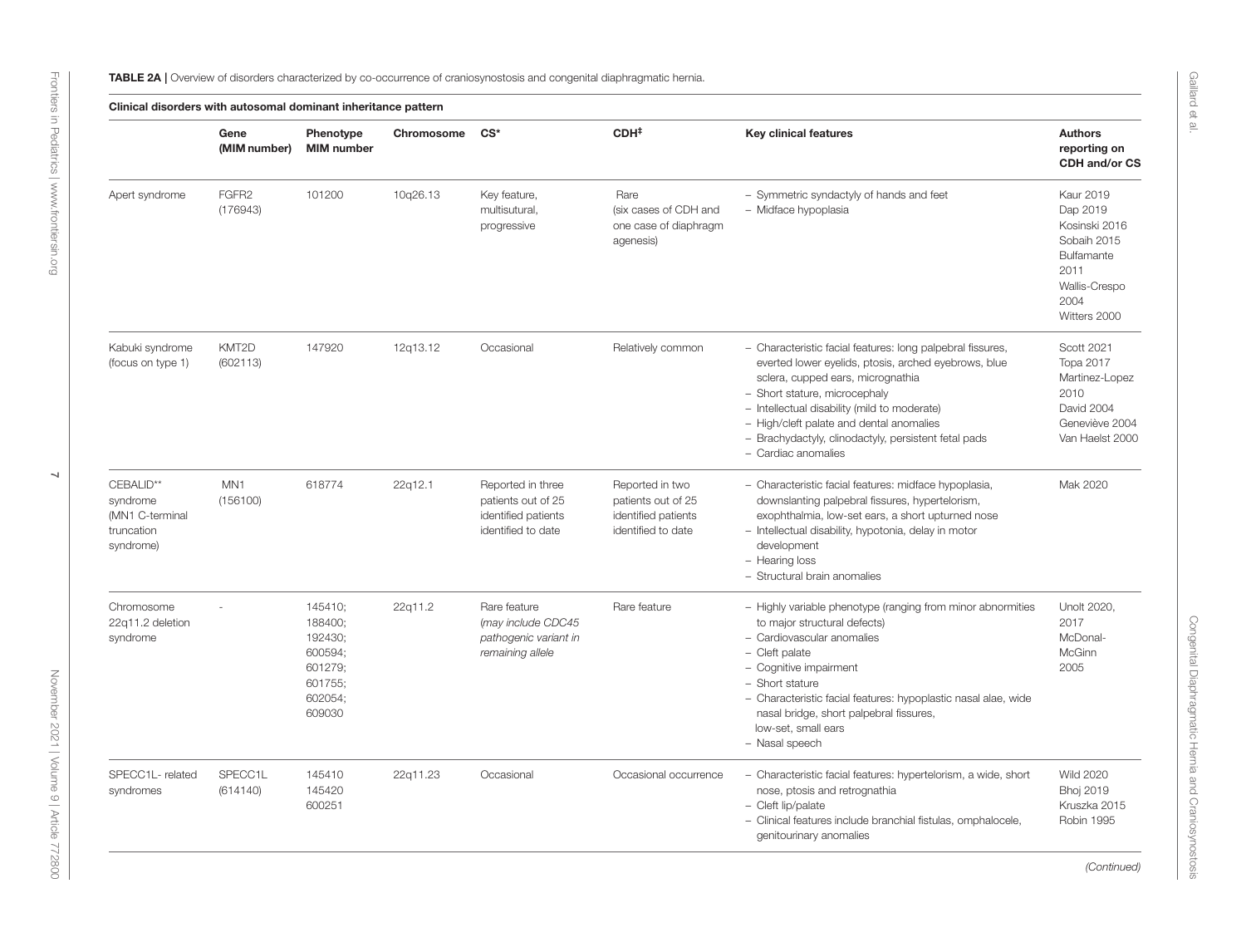| <b>TABLE 2A   Continue</b> |  |
|----------------------------|--|
|----------------------------|--|

|                                                        | Gene<br>(MIM number)                                                  | Phenotype<br><b>MIM</b> number | Chromosome        | $CS^*$                                                                | CDH <sup>‡</sup>                 | <b>Key clinical features</b>                                                                                                                                                                                                                                   | <b>Authors</b><br>reporting on<br>CDH and/or CS                                                                                         |
|--------------------------------------------------------|-----------------------------------------------------------------------|--------------------------------|-------------------|-----------------------------------------------------------------------|----------------------------------|----------------------------------------------------------------------------------------------------------------------------------------------------------------------------------------------------------------------------------------------------------------|-----------------------------------------------------------------------------------------------------------------------------------------|
| 7q11.23<br>Duplication<br>syndrome                     |                                                                       | 609757                         | 7q11.23           | Rare                                                                  | Rare                             | - Variable expression, with incomplete penetrance<br>- Characteristic facial features: prominent forehead,<br>hypertelorism, high and broad nose, straight eyebrows,<br>and thin lips<br>- Cognitive impairment and intellectual disability<br>- Epilepsy      | Morris 2015<br>Van der Aa 2009<br>Torniero 2008<br>Kriek 2006                                                                           |
| X-Linked                                               |                                                                       |                                |                   |                                                                       |                                  |                                                                                                                                                                                                                                                                |                                                                                                                                         |
| Craniofrontonasal<br>syndrome (XLD)                    | EFNB1<br>(300035)                                                     | 304110                         | Xq13.1            | Common feature, often<br>either unilateral or<br>bilateral coronal CS | Relatively common/<br>occasional | - More severe phenotype in females<br>- Characteristic facial features: hypertelorism, craniofacial<br>asymmetry, webbed neck, bifid tip of the nose, a broad<br>nasal bridge<br>- Clinodactyly of $\geq 1$ digit<br>- Longitudinal splitting/ridging of nails | Hogue 2010<br>Kawamoto 2007<br>Vasudevan 2006<br>Twigg 2004 &<br>2006<br>Brooks 2002<br>McGaughran<br>2002<br>Hurst 1988<br>Morris 1987 |
| Cornelia de Lange<br>syndrome                          | <b>NIPBL</b><br>(608667, AD)<br>SMC <sub>1</sub> A<br>(300040,<br>XLD | 122470<br>300590               | 5p13.2<br>Xp11.22 | Described for NIPBL<br>variant; and for SMCA1                         | Key feature                      | - Characteristic facial features: thick, arched eyebrows or<br>synophrys, long/smooth philtrum, short nose, thin upper<br>vermillion<br>$-$ Limb defects<br>- Intellectual disability<br>- Growth retardation<br>- Hirsutism                                   | Desai 2021<br>Xu 2018<br>Gupta 2020                                                                                                     |
| Simpson-Golabi-<br>Behmel syndrome,<br>Type 1<br>(XLR) | GPC3<br>(300037)                                                      | 312870                         | Xg26.2            | 3 case reports                                                        | Occasional                       | - Characteristic facial features: hypertelorism, downslanting<br>palpebral fissures<br>- Cleft palate/lip.<br>- Overgrowth and macrocephaly<br>- Intellectual disability<br>- Cardiac anomalies<br>- Renal abnormality<br>- Brachy-, syn-, and polydactyly     | Schirwani 2019<br>Villarreal 2013<br>Li 2009                                                                                            |

Gaillard et al.

[November 2021 | Volume 9 | Article 772800](https://www.frontiersin.org/journals/pediatrics#articles)

November 2021 | Volume 9 | Article 772800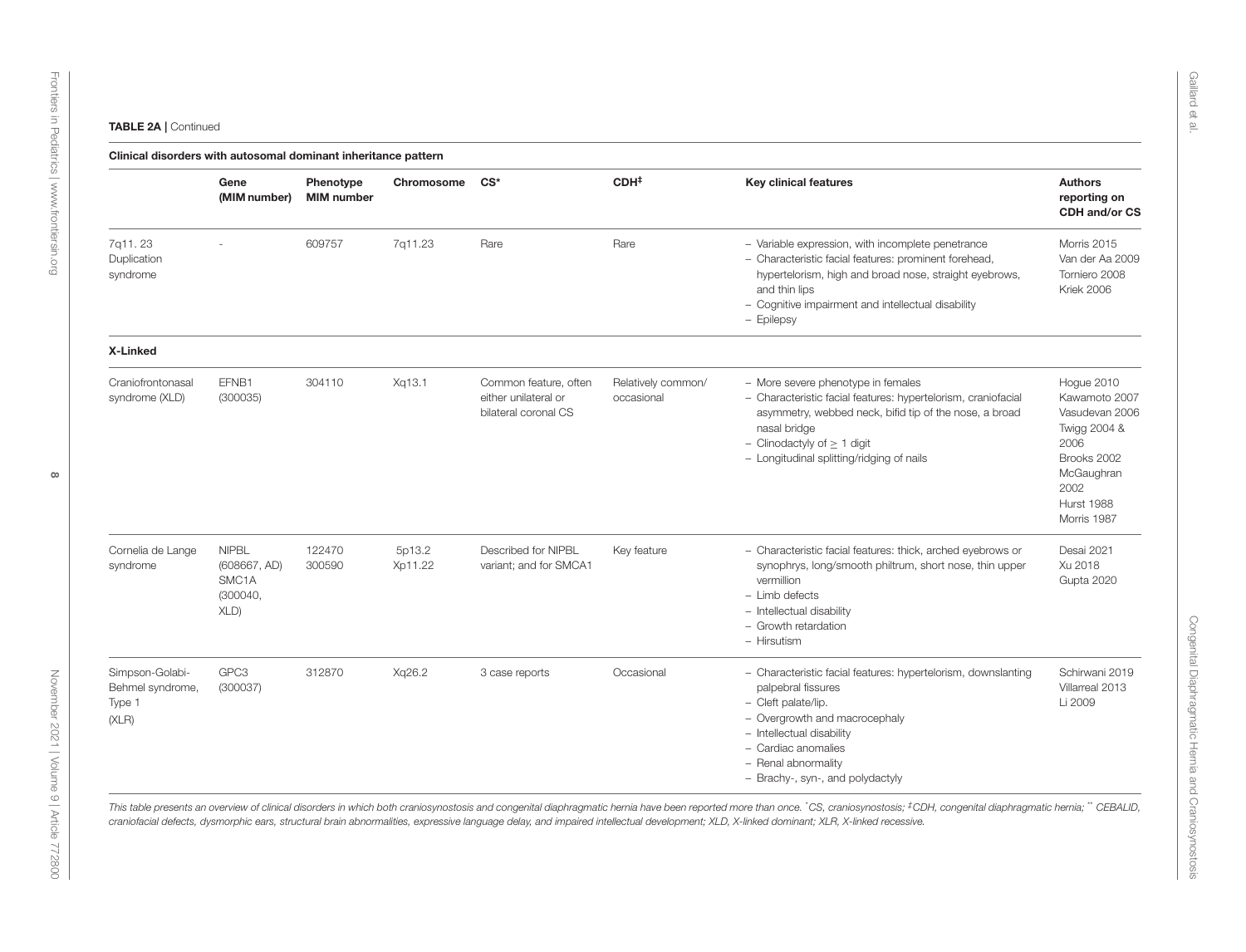|                                          | Gene<br>(MIM number)                     | Phenotype<br><b>MIM</b> number | Chromosome CS*    |                                                                                                                                                    | CDH <sup>‡</sup>                                                                                                                                                | <b>Key clinical features</b>                                                                                                                                                                                                                            | <b>Authors</b><br>reporting on<br>CDH and/or CS           |
|------------------------------------------|------------------------------------------|--------------------------------|-------------------|----------------------------------------------------------------------------------------------------------------------------------------------------|-----------------------------------------------------------------------------------------------------------------------------------------------------------------|---------------------------------------------------------------------------------------------------------------------------------------------------------------------------------------------------------------------------------------------------------|-----------------------------------------------------------|
| Saethre - Chotzen                        | TWIST1<br>(601622)                       | 101400                         | 7p21.1            | Key feature, often<br>bicoronal CS                                                                                                                 | One case, unclear if<br>co-occurrence of CDH<br>is coincidental. Mouse<br>models suggest a<br>possible role for<br>TWIST1 in<br>development of the<br>diaphragm | - Characteristic facial features: ptosis, downward slanting<br>palpebral fissure, depressed nasal bridge, facial asymmetry<br>- Small ears with prominent crus<br>- Syndactyly of hand and feet                                                         | <b>Piard 2012</b>                                         |
| Chromosome 9p<br>deletion syndrome       |                                          | 158170                         | 9p                | Key feature: metopic<br><b>CS</b>                                                                                                                  | One case described for<br>9p deletion syndrome                                                                                                                  | - Characteristic facial features: hypotelorism, upslanting<br>palpebral fissures, low-set ears, malformed ears, long<br>philtrum<br>- Moderate to severe intellectual disability                                                                        | Alfi 1973                                                 |
| 15q24 deletion<br>syndrome               |                                          | 613406                         | 15q24.2           | 1 case report                                                                                                                                      | Four reports                                                                                                                                                    | - Characteristic facial features: high forehead, facial<br>asymmetry, downslanting of eyes, hypertelorism, and a<br>long smooth philtrum, ear malformations<br>- Intellectual disability<br>- Genitourinary anomalies<br>- Cardiovascular malformations | Ng 2011<br>Van Esch 2009<br>Sharp 2007<br>Bettelheim 1998 |
| DPF2-related<br>Coffin-Siris<br>syndrome | DPF <sub>2</sub><br>(601671)             | 618027                         | 11q12.1           | At least two out of a<br>total of 10 reported<br>patients<br>(one patient was stated<br>to have trigonocephaly<br>but no x-ray was<br>performed) b | One patient described<br>out of a total of 10<br>reported patients.                                                                                             | - Cognitive impairment, intellectual disability, and behavioral<br>problems<br>- Feeding problems and hypotonia<br>- Hearing loss<br>- Brachydactyly, clinodactyly, hypoplastic nails<br>- Coarse facial features                                       | Knapp 2019<br>Vasileiou 2018                              |
|                                          | DSC <sub>2</sub><br>(125645)             |                                |                   | One report of a patient<br>with multisutural CS<br>and CDH                                                                                         | One report of a patient<br>with multisutural CS<br>and CDH                                                                                                      | Isolated case: presented with left atrial isomerism, transposed<br>systemic and pulmonary veins, intestinal malrotation, bilateral<br>inguinal hernia, hydronephrosis and nephrolithiasis in addition<br>to CDH and CS                                  | Das 2019                                                  |
| Loeys-Dietz<br>syndrome                  | TGFBR1<br>(190181)<br>TGFBR2<br>(190182) | 609192<br>610168               | 9q22.33<br>3p24.1 | Multiple cases reported                                                                                                                            | One report                                                                                                                                                      | - Aortic and arterial aneurysms<br>- Characterstic facial features: hypertelorism, downslant of<br>the eyes<br>- Cleft palate, bifid uvula<br>- Pectus anomalies<br>- Arachnodactyly                                                                    | Lobaton 2021<br>Loeys 2005                                |
| Gain of function of<br><b>RARB</b>       | <b>RARB</b>                              |                                |                   | One report of a patient<br>with CS                                                                                                                 | Multiple patients with<br>diaphragmatic hernia                                                                                                                  | Thirteen cases have been reported in total. Clinical features<br>include microphthalmia and anophthalmia, sclerocornea, and<br>coloboma, as well as cardiac anomalies, and malrotation of<br>the bowel                                                  | Srour 2016                                                |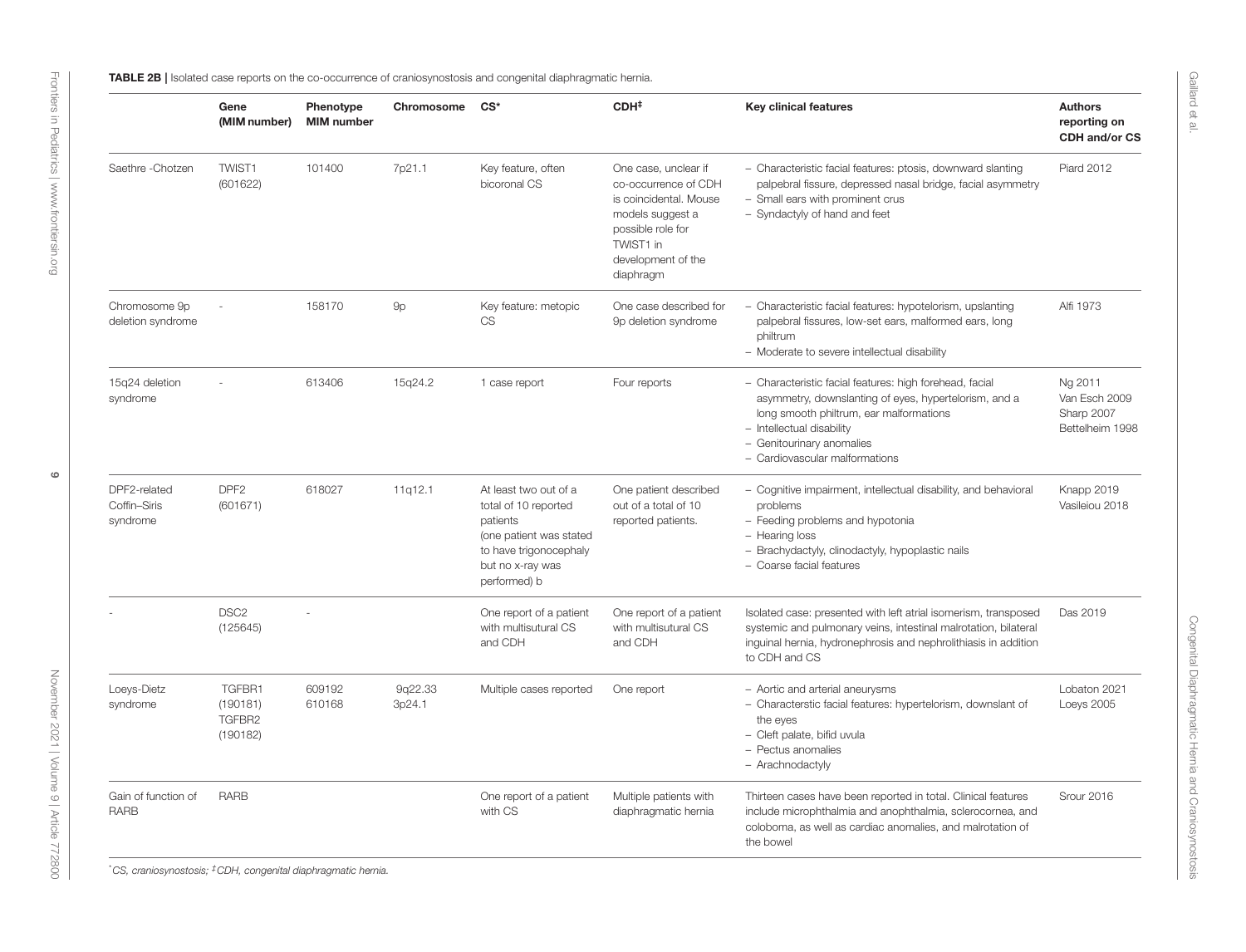negative effect or an altered function of the mutated protein could be an explanation of the more severe phenotype.

To our knowledge, only one previous study reported on a patient with a CDH with a BCL11B missense mutation [p.(Arg350Cys); CADD score: 31] [\(30\)](#page-11-0). We now report on a second patient with a BCL11B missense variant in exon 4 with CDH. Although further studies remain necessary to assess if BCL11B is a causative factor in this CDH phenotype the fact that BCL11B is involved in pathways that overlap with pathways that have been previously linked to CDH support this observation. BCL11B likely interacts with a CDH causative gene (NR2F2) as well as with other CDH candidate genes (CREBBP, EP300, CHD4) [\(1,](#page-10-0) [53\)](#page-11-11). The genetic etiologies of both CDH and craniosynostosis are highly complex and definitive genetic pathways remain to be further elucidated. Although the combination of CDH and craniosynostosis is rare, the fact that multiple syndromes are associated with both craniosynostosis and CDH suggests a possible overlap between craniosynostosis and CDH pathways. For instance, NR2F2, a causative CDH gene with which BCL11B has been shown to interact [\(54,](#page-11-12) [55\)](#page-11-13), appears to have a function in mesenchymal cell differentiation in embryogenesis including a regulatory function in myogenesis, chondrogenesis, and osteogenesis [\(56\)](#page-11-14). These processes are disturbed in CDH and craniosynostosis. NR2F2 also regulates Runx2, which has been reported to be overexpressed in some types of craniosynostosis, and has a function in the retinoic acid signaling pathway regulation, which is key in the development of CDH [\(1,](#page-10-0) [56–](#page-11-14) [61\)](#page-11-15). Further studies are needed to establish definitive CDH and craniosynostosis pathways and to assess if these pathways are interlinked.

The phenotype of our patients is similar to previously reported clinical phenotypes of patients with BCL11B missense mutations, which included craniosynostosis and CDH [\(6,](#page-10-4) [27,](#page-10-11) [28\)](#page-10-12). Therefore, it is implied that both CDH and craniosynostosis may be features associated with BCL11B missense mutations. Further functional studies are required to assess if these variants are coincidental findings or if they indeed have a causative effect on craniosynostosis and CDH.

Patients with missense mutations in BCL11B appear to be affected more severely than patients with loss of function or other types of BCL11B mutations [\(28\)](#page-10-12). In a previous study, the most severely affected patient carried a missense mutation in a zinc-finger domain in exon 4 (patient EII-I, **[Table 1](#page-3-0)**) [\(28\)](#page-10-12). BCL11B encodes for a zing finger protein transcription factor and function both as a transcriptional activator as well as a repressor [\(35,](#page-11-6) [62\)](#page-11-16). Lessel et al. hypothesized that these missense mutations may not only lead to a loss of DNA binding but also to novel DNA binding sites in other genes [\(28\)](#page-10-12). Similar observations were made in a previous study, which demonstrated that a mutation p.(Asn441Lys) led to both decreased binding of BCL11B to original target DNA sites as well as to the promotion of novel target DNA binding sites [\(27\)](#page-10-11). We hypothesize that also these BCL11B missense variants may either have a dominant negative effect or induce new target genes, thereby causing a more severe phenotype in patients with these missense variants /mutations as compared to eg loss of function type of mutations.

Future studies should further examine the in vivo effect of these specific BCL11B mutations in animal models to establish if the described variants are indeed disease causing mutants or coincidental findings, as shown by Goos et al. for the mutation in their patient [\(29\)](#page-10-13).

Although we are the first to report on the co-occurrence of CDH and craniosynostosis in a patient with a BCL11B missense mutation, the co-occurrence of CDH and craniosynostosis has been described previously for several syndromes, such as Apert's syndrome and craniofrontonasal syndrome [\(7–](#page-10-5)[22\)](#page-10-6). Craniosynostosis syndromes comprise ∼30% of all craniosynostosis cases [\(63\)](#page-11-17). Syndromic craniosynostosis is highly heterogeneous and is often associated with extracranial anomalies, including neurologic, limb, ophthalmologic and cardiac anomalies. Most craniosynostosis syndromes have an autosomal dominant inheritance pattern, although many cases arise from de novo mutations [\(32,](#page-11-3) [64\)](#page-11-18). We conducted a literature search to identify which craniosynostosis syndromes are associated with CDH. We found nine syndromes to include both CDH as well as craniosynostosis as an associated feature, based on searches in OMIM, Medline, Science Direct and a gray literature search in Google Scholar. **[Table 2A](#page-6-0)** summarizes the genetic anomalies as well as the main features of each syndrome reported to include both craniosynostosis as well as CDH. In addition, we found seven isolated case reports that describe patients presenting with both craniosynostosis as well as CDH, which are shown in **[Table 2B](#page-6-0)**. The supplemental information includes **[Table 2](#page-6-0)** with a full reference list. Although CDH appears to be a rare feature in craniosynostosis syndromes, craniosynostosis is often treatable with surgical intervention and has high survival rates. In contrast, CDH is a potentially lethal disorder and is associated strongly with poor long-term clinical outcome [\(66–](#page-12-0)[68\)](#page-12-1). Awareness of this rare feature in craniosynostosis syndromes therefore is key.

# **CONCLUSION**

This report implies that both CDH as well as craniosynostosis are features of BCL11B missense mutations. However, further studies are required to establish if BCL11B missense mutations are indeed a causative factor or if our finding was coincidental.

## DATA AVAILABILITY STATEMENT

The original contributions presented in the study are included in the article/**[Supplementary Material](#page-10-17)**, further inquiries can be directed to the corresponding author/s.

# ETHICS STATEMENT

Ethical review and approval was not required for the study on human participants in accordance with the local legislation and institutional requirements. Written informed consent to participate in this study was provided by the participants' legal guardian/next of kin. Written informed consent was obtained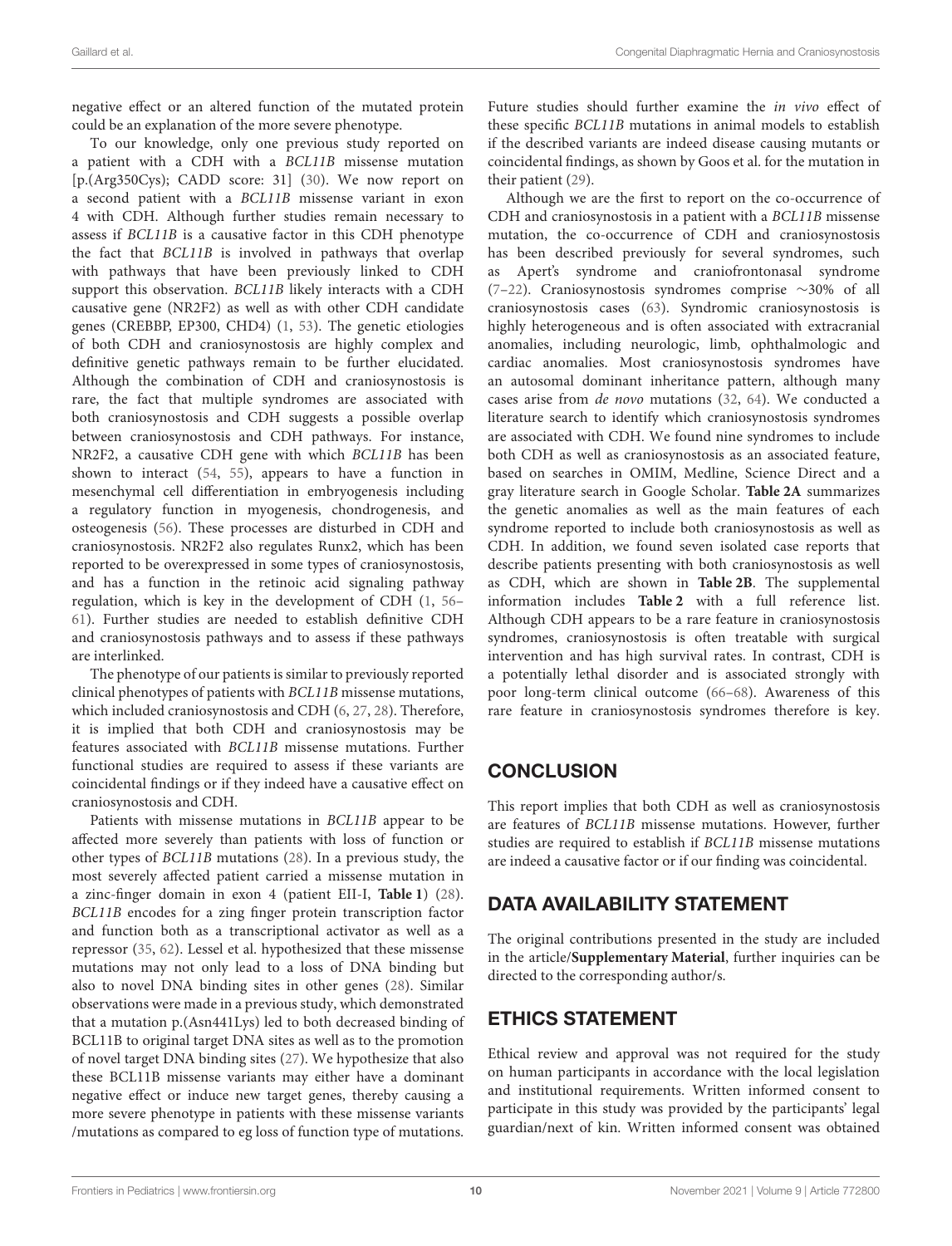from the individual(s), and minor(s)' legal guardian/next of kin, for the publication of any potentially identifiable images or data included in this article.

### AUTHOR CONTRIBUTIONS

LG, AK, IM, and MD contributed to the study's conception, wrote the manuscript, and provided critical revisions. LG, AG, and MD assessed the clinical and phenotypical features of the patients. FM and FJ assisted with data collection and provided genetic information. AG, QB, DV, and EB provided critical revision. All authors approved the article for submission.

#### **REFERENCES**

- <span id="page-10-0"></span>1. Kammoun M, Souche E, Brady P, Ding J, Cosemans N, Gratacos E, et al. Genetic profile of isolated congenital diaphragmatic hernia revealed by targeted next-generation sequencing. Prenat Diagn. (2018) 38:654– 63. doi: [10.1002/pd.5327](https://doi.org/10.1002/pd.5327)
- <span id="page-10-16"></span><span id="page-10-15"></span><span id="page-10-14"></span><span id="page-10-1"></span>2. McGivern MR, Best KE, Rankin J, Wellesley D, Greenlees R, Addor MC, et al. Epidemiology of congenital diaphragmatic hernia in Europe: a register-based study. Arch Dis Child Fetal Neonatal Ed. (2015) 100:F137– 44. doi: [10.1136/archdischild-2014-306174](https://doi.org/10.1136/archdischild-2014-306174)
- 3. Gallot D, Boda C, Ughetto S, Perthus I, Robert-Gnansia E, Francannet C, et al. Prenatal detection and outcome of congenital diaphragmatic hernia: a French registry-based study. Ultrasound Obstet Gynecol. (2007) 29:276– 83. doi: [10.1002/uog.3863](https://doi.org/10.1002/uog.3863)
- <span id="page-10-2"></span>4. Paoletti M, Raffler G, Gaffi MS, Antounians L, Lauriti G, Zani A. Prevalence and risk factors for congenital diaphragmatic hernia: a global view. J Pediatr Surg. [\(2020\) 55:2297–307. doi: 10.1016/j.jpedsurg.2020.](https://doi.org/10.1016/j.jpedsurg.2020.06.022) 06.022
- <span id="page-10-3"></span>5. Zaiss I, Kehl S, Link K, Neff W, Schaible T, Sutterlin M, et al. Associated malformations in congenital diaphragmatic hernia. Am J Perinatol. (2011) 28:211–8. doi: [10.1055/s-0030-1268235](https://doi.org/10.1055/s-0030-1268235)
- <span id="page-10-4"></span>6. Robert E, Kallen B, Harris J. The epidemiology of diaphragmatic hernia. Eur J Epidemiol. (1997) 13:665–73. doi: [10.1023/A:1007395727819](https://doi.org/10.1023/A:1007395727819)
- <span id="page-10-5"></span>7. Kaur R, Mishra P, Kumar S, Sankar MJ, Kabra M, Gupta N. Apert syndrome with congenital diaphragmatic hernia: another case report and review of the literature. Clin Dysmorphol. (2019) 28:78–80. doi: [10.1097/MCD.0000000000000261](https://doi.org/10.1097/MCD.0000000000000261)
- 8. Bulfamante G, Gana S, Avagliano L, Fabietti I, Gentilin B, Lalatta F. Congenital diaphragmatic hernia as prenatal presentation of Apert syndrome. Prenat Diagn. (2011) 31:910–1. doi: [10.1002/pd.2788](https://doi.org/10.1002/pd.2788)
- 9. Dap M, Bach-Segura P, Bertholdt C, Menzies D, Masutti JP, Klein O, et al. Variable phenotypic expression of Apert syndrome in monozygotic twins. Clin Case Rep. (2019) 7:54–7. doi: [10.1002/ccr3.1915](https://doi.org/10.1002/ccr3.1915)
- 10. Kosinski P, Luterek K, Wielgos M. Diaphragmatic hernia as an early ultrasound manifestation of Apert syndrome. Ginekol Pol. (2016) 87:830. doi: [10.5603/GP.2016.0097](https://doi.org/10.5603/GP.2016.0097)
- 11. Sobaih BH, AlAli AA. A third report of Apert syndrome in association with diaphragmatic hernia. Clin Dysmorphol. (2015) 24:106–8. doi: [10.1097/MCD.0000000000000083](https://doi.org/10.1097/MCD.0000000000000083)
- 12. Wallis-Crespo MC, Gilbert-Barness E. Pathology teach and tell: acrocephalosyndactyly type I (Apert syndrome). Fetal Pediatr Pathol. (2004) 23:71–8. doi: [10.1080/15227950490423160](https://doi.org/10.1080/15227950490423160)
- 13. Witters I, Devriendt K, Moerman P, van Hole C, Fryns JP. Diaphragmatic hernia as the first echographic sign in Apert syndrome. Prenat Diagn. (2000) 20:404– 6. doi: [10.1002/\(SICI\)1097-0223\(200005\)20:5<404::AID-PD813>3.0.CO;2-0](https://doi.org/10.1002/(SICI)1097-0223(200005)20:5<404::AID-PD813>3.0.CO;2-0)
- 14. Brooks AS, van Dooren M, Hoogeboom J, Gischler S, Willems PJ, Tibboel D. Congenital diaphragmatic hernia in a female patient with craniofrontonasal syndrome. Clin Dysmorphol. (2002) 11:151–3. doi: [10.1097/00019605-200204000-00019](https://doi.org/10.1097/00019605-200204000-00019)

#### ACKNOWLEDGMENTS

The authors would like to thank the patients for their participation in this study. In addition, the authors would like to thank J. A. C. Goos and B. Versluijs for their contribution in collecting the data.

#### SUPPLEMENTARY MATERIAL

<span id="page-10-17"></span>The Supplementary Material for this article can be found [online at: https://www.frontiersin.org/articles/10.3389/fped.](https://www.frontiersin.org/articles/10.3389/fped.2021.772800/full#supplementary-material) 2021.772800/full#supplementary-material

- 15. Hogue J, Shankar S, Perry H, Patel R, Vargervik K, Slavotinek A. A novel EFNB1 mutation (c.712delG) in a family with craniofrontonasal syndrome and diaphragmatic hernia. Am J Med Genet Part A. (2010) 152A:2574– 7. doi: [10.1002/ajmg.a.33596](https://doi.org/10.1002/ajmg.a.33596)
- 16. Hurst J, Baraitser M. Craniofrontonasal dysplasia. J Med Genet. (1988) 25:133– 4. doi: [10.1136/jmg.25.2.133](https://doi.org/10.1136/jmg.25.2.133)
- 17. Kawamoto HK, Heller JB, Heller MM, Urrego A, Gabbay JS, Wasson KL, et al. Craniofrontonasal dysplasia: a surgical treatment algorithm. Plast Reconstr Surg. (2007) 120:1943–56. doi: [10.1097/01.prs.0000287286.12944.9f](https://doi.org/10.1097/01.prs.0000287286.12944.9f)
- 18. McGaughran J, Rees M, Battin M. Craniofrontonasal syndrome and diaphragmatic hernia. Am J Med Genet. (2002) 110:391– 2. doi: [10.1002/ajmg.10176](https://doi.org/10.1002/ajmg.10176)
- 19. Morris CA, Palumbos JC, Carey JC. Delineation of the male phenotype in carniofrontonasal syndrome. Am J Med Genet. (1987) 27:623–31. doi: [10.1002/ajmg.1320270315](https://doi.org/10.1002/ajmg.1320270315)
- 20. Twigg SR, Kan R, Babbs C, Bochukova EG, Robertson SP, Wall SA, et al. Mutations of ephrin-B1 (EFNB1), a marker of tissue boundary formation, cause craniofrontonasal syndrome. Proc Natl Acad Sci USA. (2004) 101:8652– 7. doi: [10.1073/pnas.0402819101](https://doi.org/10.1073/pnas.0402819101)
- 21. Twigg SR, Matsumoto K, Kidd AM, Goriely A, Taylor IB, Fisher RB, et al. The origin of EFNB1 mutations in craniofrontonasal syndrome: frequent somatic mosaicism and explanation of the paucity of carrier males. Am J Hum Genet. (2006) 78:999–1010. doi: [10.1086/504440](https://doi.org/10.1086/504440)
- <span id="page-10-6"></span>22. Vasudevan PC, Twigg SR, Mulliken JB, Cook JA, Quarrell OW, Wilkie AO. Expanding the phenotype of craniofrontonasal syndrome: two unrelated boys with EFNB1 mutations and congenital diaphragmatic hernia. Eur J Hum Genet. (2006) 14:884–7. doi: [10.1038/sj.ejhg.5201633](https://doi.org/10.1038/sj.ejhg.5201633)
- <span id="page-10-7"></span>23. Cornelissen M, Ottelander B, Rizopoulos D, van der Hulst R, Mink van der Molen A, van der Horst C, et al. Increase of prevalence of craniosynostosis. J Craniomaxillofac Surg. (2016) 44:1273–9. doi: [10.1016/j.jcms.2016.07.007](https://doi.org/10.1016/j.jcms.2016.07.007)
- <span id="page-10-8"></span>24. de Jong T, Bannink N, Bredero-Boelhouwer HH, van Veelen ML, Bartels MC, Hoeve LJ, et al. Long-term functional outcome in 167 patients with syndromic craniosynostosis; defining a syndrome-specific risk profile. J Plast Reconstr Aesthet Surg. (2010) 63:1635–41. doi: [10.1016/j.bjps.2009.10.029](https://doi.org/10.1016/j.bjps.2009.10.029)
- <span id="page-10-9"></span>25. Maliepaard M, Mathijssen IM, Oosterlaan J, Okkerse JM. Intellectual, behavioral, and emotional functioning in children with syndromic craniosynostosis. Pediatrics. (2014) 133:e1608– 15. doi: [10.1542/peds.2013-3077](https://doi.org/10.1542/peds.2013-3077)
- <span id="page-10-10"></span>26. Mathijssen IMJ, Craniosynostosis Working Group. Guideline. Updated guideline on treatment and management of craniosynostosis. J Craniofac Surg. (2021) 32:371–450. doi: [10.1097/SCS.0000000000007035](https://doi.org/10.1097/SCS.0000000000007035)
- <span id="page-10-11"></span>27. Punwani D, Zhang Y, Yu J, Cowan MJ, Rana S, Kwan A, et al. Multisystem anomalies in severe combined immunodeficiency with mutant BCL11B. N Engl J Med. (2016) 375:2165–76. doi: [10.1056/NEJMoa1509164](https://doi.org/10.1056/NEJMoa1509164)
- <span id="page-10-12"></span>28. Lessel D, Gehbauer C, Bramswig NC, Schluth-Bolard C, Venkataramanappa S, van Gassen KLI, et al. BCL11B mutations in patients affected by a neurodevelopmental disorder with reduced type 2 innate lymphoid cells. Brain. (2018) 141:2299–311. doi: [10.1093/brain/awy173](https://doi.org/10.1093/brain/awy173)
- <span id="page-10-13"></span>29. Goos JAC, Vogel WK, Mlcochova H, Millard CJ, Esfandiari E, Selman WH, et al. A de novo substitution in BCL11B leads to loss of interaction with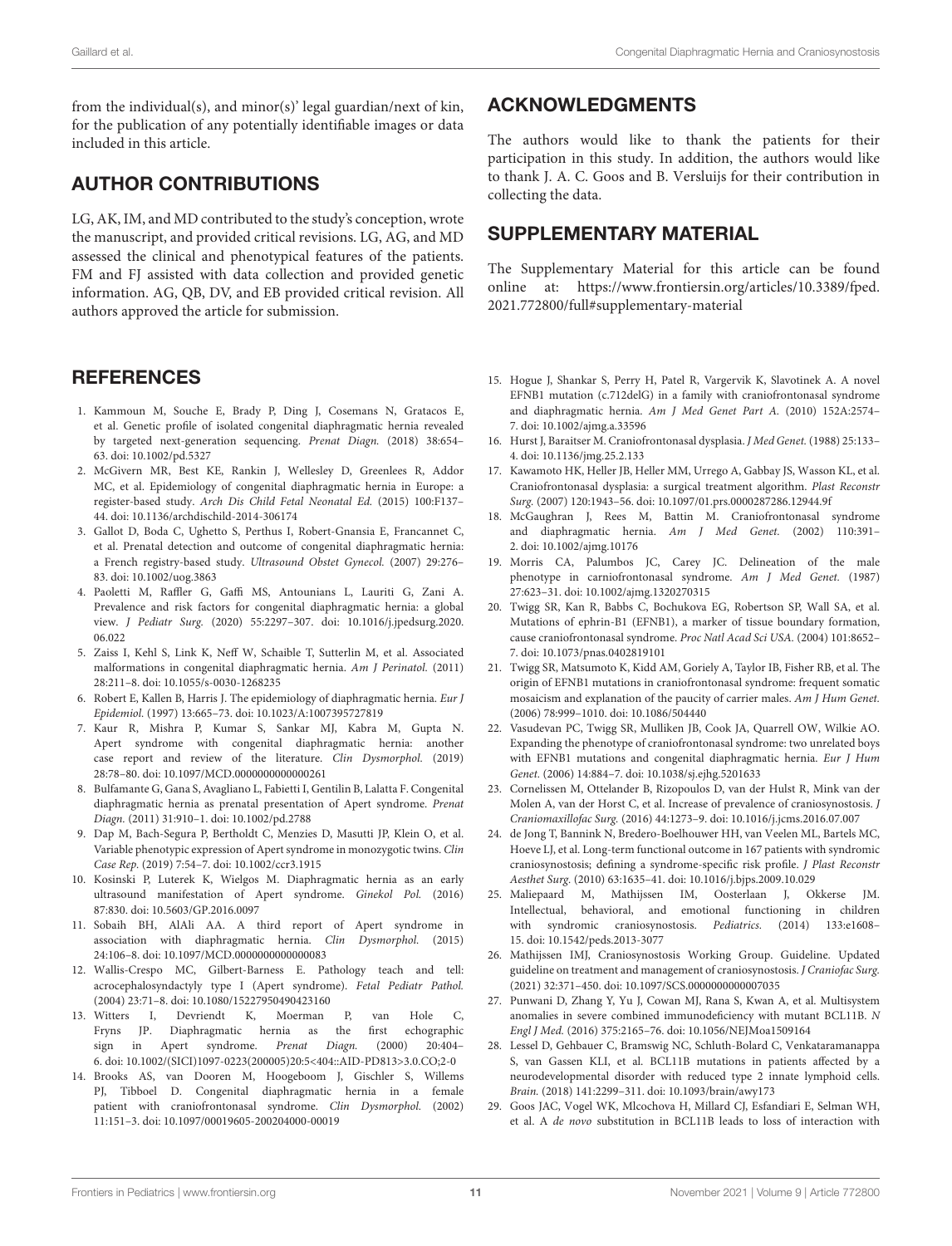transcriptional complexes and craniosynostosis. Hum Mol Genet. (2019) 28:2501–13. doi: [10.1093/hmg/ddz072](https://doi.org/10.1093/hmg/ddz072)

- <span id="page-11-0"></span>30. Longoni M, High FA, Qi H, Joy MP, Hila R, Coletti CM, et al. Genomewide enrichment of damaging de novo variants in patients with isolated and complex congenital diaphragmatic hernia. Hum Genet. (2017) 136:679– 91. doi: [10.1007/s00439-017-1774-y](https://doi.org/10.1007/s00439-017-1774-y)
- <span id="page-11-1"></span>31. Tweedie S, Braschi B, Gray K, Jones TEM, Seal RL, Yates B, et al. Genenames.org: the HGNC and VGNC resources in 2021. Nucleic Acids Res. (2021) 49:D939–46. doi: [10.1093/nar/gkaa980](https://doi.org/10.1093/nar/gkaa980)
- <span id="page-11-3"></span>32. Goos JAC, Mathijssen IMJ. Genetic causes of craniosynostosis: an update. Mol Syndromol. (2019) 10:6–23. doi: [10.1159/000492266](https://doi.org/10.1159/000492266)
- <span id="page-11-4"></span>33. CADD. <sup>©</sup>University of Washington Hudson-Alpha Institute for Biotechnology and Berlin Institute of Health. Combined Annotation Dependent Depletion; Single Nucleotide Variant (SNV) Lookup. (2021). Available online at: [https://](https://cadd.gs.washington.edu/snv) [cadd.gs.washington.edu/snv](https://cadd.gs.washington.edu/snv)
- <span id="page-11-5"></span>34. Rentzsch P, Schubach M, Shendure J, Kircher M. CADD-Splice-improving genome-wide variant effect prediction using deep learning-derived splice scores. Genome Med. [\(2021\) 13:31. doi: 10.1186/s13073-021-](https://doi.org/10.1186/s13073-021-00835-9) 00835-9
- <span id="page-11-6"></span>35. Lennon MJ, Jones SP, Lovelace MD, Guillemin GJ, Brew BJ. Bcl11b-A critical neurodevelopmental transcription factor-roles in health and disease. Front Cell Neurosci. (2017) 11:89. doi: [10.3389/fncel.2017.00089](https://doi.org/10.3389/fncel.2017.00089)
- <span id="page-11-7"></span>36. Kyrylkova K, Iwaniec UT, Philbrick KA, Leid M. BCL11B regulates sutural patency in the mouse craniofacial skeleton. Dev Biol. (2016) 415:251– 60. doi: [10.1016/j.ydbio.2015.10.010](https://doi.org/10.1016/j.ydbio.2015.10.010)
- 37. Wakabayashi Y, Watanabe H, Inoue J, Takeda N, Sakata J, Mishima Y, et al. Bcl11b is required for differentiation and survival of alphabeta T lymphocytes. Nat Immunol. (2003) 4:533–9. doi: [10.1038/ni927](https://doi.org/10.1038/ni927)
- 38. Li L, Leid M, Rothenberg EV. An early T cell lineage commitment checkpoint dependent on the transcription factor Bcl11b. Science. (2010) 329:89– 93. doi: [10.1126/science.1188989](https://doi.org/10.1126/science.1188989)
- 39. Albu DI, VanValkenburgh J, Morin N, Califano D, Jenkins NA, Copeland NG, et al. Transcription factor Bcl11b controls selection of invariant natural killer T-cells by regulating glycolipid presentation in double-positive thymocytes. Proc Natl Acad Sci USA. (2011) 108:6211–6. doi: [10.1073/pnas.1014304108](https://doi.org/10.1073/pnas.1014304108)
- 40. Arlotta P, Molyneaux BJ, Jabaudon D, Yoshida Y, Macklis JD. Ctip2 controls the differentiation of medium spiny neurons and the establishment of the cellular architecture of the striatum. J Neurosci. (2008) 28:622– 32. doi: [10.1523/JNEUROSCI.2986-07.2008](https://doi.org/10.1523/JNEUROSCI.2986-07.2008)
- 41. Golonzhka O, Liang X, Messaddeq N, Bornert JM, Campbell AL, Metzger D, et al. Dual role of COUP-TF-interacting protein 2 in epidermal homeostasis and permeability barrier formation. J Invest Dermatol. (2009) 129:1459– 70. doi: [10.1038/jid.2008.392](https://doi.org/10.1038/jid.2008.392)
- 42. Golonzhka O, Metzger D, Bornert JM, Bay BK, Gross MK, Kioussi C, et al. Ctip2/Bcl11b controls ameloblast formation during mammalian odontogenesis. Proc Natl Acad Sci USA. (2009) 106:4278–83. doi: [10.1073/pnas.0900568106](https://doi.org/10.1073/pnas.0900568106)
- 43. Kastner P, Chan S, Vogel WK, Zhang LJ, Topark-Ngarm A, Golonzhka O, et al. Bcl11b represses a mature T-cell gene expression program in immature CD4(+)CD8(+) thymocytes. Eur J Immunol. (2010) 40:2143– 54. doi: [10.1002/eji.200940258](https://doi.org/10.1002/eji.200940258)
- 44. Simon R, Baumann L, Fischer J, Seigfried FA, De Bruyckere E, Liu P, et al. Structure-function integrity of the adult hippocampus depends on the transcription factor Bcl11b/Ctip2. Genes Brain Behav. (2016) 15:405– 19. doi: [10.1111/gbb.12287](https://doi.org/10.1111/gbb.12287)
- 45. Simon R, Brylka H, Schwegler H, Venkataramanappa S, Andratschke J, Wiegreffe C, et al. A dual function of Bcl11b/Ctip2 in hippocampal neurogenesis. EMBO J. [\(2012\) 31:2922–36. doi: 10.1038/emboj.](https://doi.org/10.1038/emboj.2012.142) 2012.142
- 46. Uddin MN, Zhang Y, Harton JA, MacNamara KC, Avram D. TNF-alpha-dependent hematopoiesis following Bcl11b deletion in T cells restricts metastatic melanoma. J Immunol. (2014) 192:1946–53. doi: [10.4049/jimmunol.1301976](https://doi.org/10.4049/jimmunol.1301976)
- 47. Vanvalkenburgh J, Albu DI, Bapanpally C, Casanova S, Califano D, Jones DM, et al. Critical role of Bcl11b in suppressor function of T regulatory cells and prevention of inflammatory bowel disease. J Exp Med. (2011) 208:2069–81. doi: [10.1084/jem.20102683](https://doi.org/10.1084/jem.20102683)
- <span id="page-11-2"></span>48. Kyrylkova K, Kyryachenko S, Biehs B, Klein O, Kioussi C, Leid M. BCL11B regulates epithelial proliferation and asymmetric development of the mouse mandibular incisor. PLoS ONE. (2012) 7:e37670. doi: [10.1371/journal.pone.0037670](https://doi.org/10.1371/journal.pone.0037670)
- <span id="page-11-8"></span>49. Albu DI, Feng D, Bhattacharya D, Jenkins NA, Copeland NG, Liu P, et al. BCL11B is required for positive selection and survival of double-positive thymocytes. J Exp Med. (2007) 204:3003–15. doi: [10.1084/jem.20070863](https://doi.org/10.1084/jem.20070863)
- <span id="page-11-9"></span>50. Timberlake AT, Choi J, Zaidi S, Lu Q, Nelson-Williams C, Brooks ED, et al. Two locus inheritance of non-syndromic midline craniosynostosis via rare SMAD6 and common BMP2 alleles. Elife. (2016) 5:e20125. doi: [10.7554/eLife.20125](https://doi.org/10.7554/eLife.20125)
- 51. Sharma VP, Fenwick AL, Brockop MS, McGowan SJ, Goos JA, Hoogeboom AJ, et al. Mutations in TCF12, encoding a basic helix-loop-helix partner of TWIST1, are a frequent cause of coronal craniosynostosis. Nat Genet. (2013) 45:304–7. doi: [10.1016/S0140-6736\(13\)60554-1](https://doi.org/10.1016/S0140-6736(13)60554-1)
- <span id="page-11-10"></span>52. di Rocco F, Baujat G, Arnaud E, Renier D, Laplanche JL, Daire VC, et al. Clinical spectrum and outcomes in families with coronal synostosis and TCF12 mutations. Eur J Hum Genet. (2014) 22:1413– 6. doi: [10.1038/ejhg.2014.57](https://doi.org/10.1038/ejhg.2014.57)
- <span id="page-11-11"></span>53. Szklarczyk D, Gable AL, Lyon D, Junge A, Wyder S, Huerta-Cepas J, et al. STRING v11: protein-protein association networks with increased coverage, supporting functional discovery in genome-wide experimental datasets. Nucleic Acids Res. (2019) 47:D607–13. doi: [10.1093/nar/gky1131](https://doi.org/10.1093/nar/gky1131)
- <span id="page-11-12"></span>54. Sidwell T, Rothenberg EV. Epigenetic dynamics in the function of t-lineage regulatory factor Bcl11b. Front Immunol. (2021) 12:669498. doi: [10.3389/fimmu.2021.669498](https://doi.org/10.3389/fimmu.2021.669498)
- <span id="page-11-13"></span>55. Avram D, Fields A, Pretty On Top K, Nevrivy DJ, Ishmael JE, Leid M. Isolation of a novel family of C(2)H(2) zinc finger proteins implicated in transcriptional repression mediated by chicken ovalbumin upstream promoter transcription factor (COUP-TF) orphan nuclear receptors. J Biol Chem. (2000) 275:10315– 22. doi: [10.1074/jbc.275.14.10315](https://doi.org/10.1074/jbc.275.14.10315)
- <span id="page-11-14"></span>56. Xie X, Qin J, Lin SH, Tsai SY, Tsai MJ. Nuclear receptor chicken ovalbumin upstream promoter-transcription factor II (COUP-TFII) modulates mesenchymal cell commitment and differentiation. Proc Natl Acad Sci USA. (2011) 108:14843–8. doi: [10.1073/pnas.1110236108](https://doi.org/10.1073/pnas.1110236108)
- 57. Cuellar A, Bala K, Di Pietro L, Barba M, Yagnik G, Liu JL, et al. Gain-of-function variants and overexpression of RUNX2 in patients with nonsyndromic midline craniosynostosis. Bone. (2020) 137:115395. doi: [10.1016/j.bone.2020.115395](https://doi.org/10.1016/j.bone.2020.115395)
- 58. Lee KN, Jang WG, Kim EJ, Oh SH, Son HJ, Kim SH, et al. Orphan nuclear receptor chicken ovalbumin upstream promotertranscription factor II (COUP-TFII) protein negatively regulates bone morphogenetic protein 2-induced osteoblast differentiation through suppressing runt-related gene 2 (Runx2) activity. J Biol Chem. (2012) 287:18888–99. doi: [10.1074/jbc.M111.311878](https://doi.org/10.1074/jbc.M111.311878)
- 59. Kruse SW, Suino-Powell K, Zhou XE, Kretschman JE, Reynolds R, Vonrhein C, et al. Identification of COUP-TFII orphan nuclear receptor as a retinoic acid-activated receptor. PLoS Biol. (2008) 6:e227. doi: [10.1371/journal.pbio.0060227](https://doi.org/10.1371/journal.pbio.0060227)
- 60. Kardon G, Ackerman KG, McCulley DJ, Shen Y, Wynn J, Shang L, et al. Congenital diaphragmatic hernias: from genes to mechanisms to therapies. Dis Model Mech. (2017) 10:955–70. doi: [10.1242/dmm.028365](https://doi.org/10.1242/dmm.028365)
- <span id="page-11-15"></span>61. Clugston RD, Zhang W, Alvarez S, de Lera AR, Greer JJ. Understanding abnormal retinoid signaling as a causative mechanism in congenital diaphragmatic hernia. Am J Respir Cell Mol Biol. (2010) 42:276–85. doi: [10.1165/rcmb.2009-0076OC](https://doi.org/10.1165/rcmb.2009-0076OC)
- <span id="page-11-16"></span>62. Kominami R. Role of the transcription factor Bcl11b in development and lymphomagenesis. Proc Jpn Acad Ser B Phys Biol Sci. (2012) 88:72– 87. doi: [10.2183/pjab.88.72](https://doi.org/10.2183/pjab.88.72)
- <span id="page-11-17"></span>63. Wilkie AOM, Johnson D, Wall SA. Clinical genetics of craniosynostosis. Curr Opin Pediatr. (2017) 29:622–8. doi: [10.1097/MOP.0000000000000542](https://doi.org/10.1097/MOP.0000000000000542)
- <span id="page-11-18"></span>64. Twigg SR, Wilkie AO. A genetic-pathophysiological framework for craniosynostosis. Am J Hum Genet. (2015) 97:359– 77. doi: [10.1016/j.ajhg.2015.07.006](https://doi.org/10.1016/j.ajhg.2015.07.006)
- 65. Srour M, Caron V, Pearson T, Nielsen SB, Levesque S, Delrue MA, et al. Gainof-function mutations in RARB cause intellectual disability with progressive motor impairment. Hum Mutat. (2016) 37:786–93. doi: [10.1002/humu.23004](https://doi.org/10.1002/humu.23004)